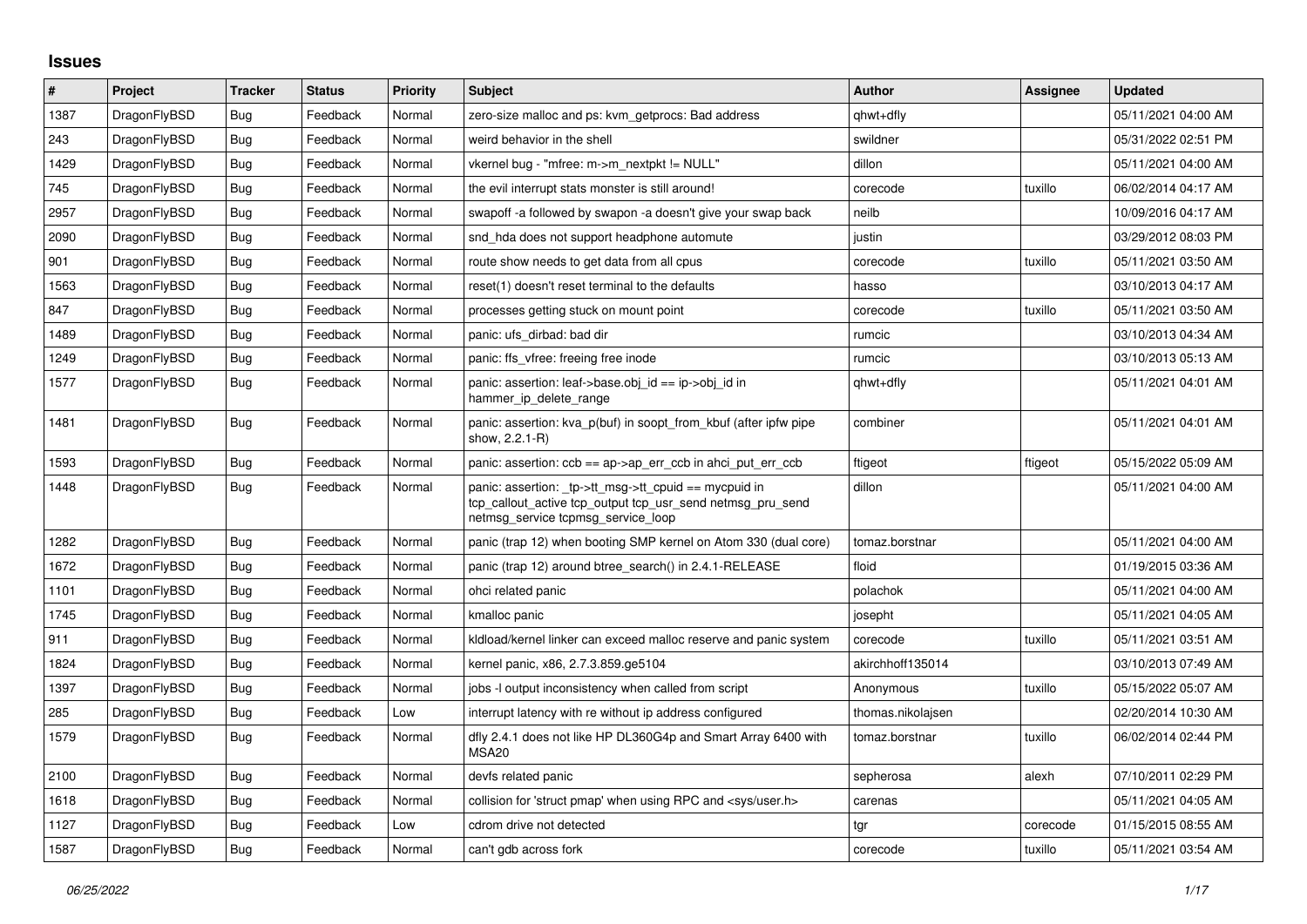| $\pmb{\#}$ | Project      | <b>Tracker</b> | <b>Status</b> | <b>Priority</b> | Subject                                                                                         | <b>Author</b> | <b>Assignee</b> | <b>Updated</b>      |
|------------|--------------|----------------|---------------|-----------------|-------------------------------------------------------------------------------------------------|---------------|-----------------|---------------------|
| 806        | DragonFlyBSD | Bug            | Feedback      | Normal          | boot error on MacBook                                                                           | tralamazza    |                 | 06/04/2022 05:28 AM |
| 2459       | DragonFlyBSD | Bug            | Feedback      | Normal          | apic problems with HP Probook 4510s                                                             | thowe         |                 | 11/27/2021 08:22 AM |
| 1521       | DragonFlyBSD | Bug            | Feedback      | Normal          | amd64 2.4 livecd won't mount root at boot                                                       | bolapara      |                 | 01/28/2018 03:45 AM |
| 1287       | DragonFlyBSD | <b>Bug</b>     | Feedback      | Normal          | altq configuration doesn't work                                                                 | corecode      | tuxillo         | 05/11/2021 03:51 AM |
| 293        | DragonFlyBSD | Bug            | Feedback      | Low             | Various updates to the handbook                                                                 | victor        | victor          | 03/10/2013 04:46 AM |
| 1560       | DragonFlyBSD | Bug            | Feedback      | Normal          | Unable to modify partition table on ThinkPad T61p during install                                | rehsack       |                 | 01/15/2015 08:57 AM |
| 1454       | DragonFlyBSD | Bug            | Feedback      | Normal          | Unable to boot from external USB DVD drive                                                      | elekktretterr |                 | 05/11/2021 04:01 AM |
| 846        | DragonFlyBSD | Bug            | Feedback      | Normal          | USB bugs:usb mouse can't used!                                                                  | frankning     |                 | 01/15/2015 08:36 AM |
| 1613       | DragonFlyBSD | Bug            | Feedback      | Normal          | USB Keyboard not working on master                                                              | elekktretterr |                 | 05/11/2021 04:05 AM |
| 2438       | DragonFlyBSD | Submit         | Feedback      | Normal          | <b>TRIM</b> fixes                                                                               | Anonymous     | tuxillo         | 05/11/2021 03:45 AM |
| 2721       | DragonFlyBSD | Submit         | Feedback      | Low             | Some few zalloc calls to objcache ones replacements                                             | dclink        | tuxillo         | 05/11/2021 04:08 AM |
| 2288       | DragonFlyBSD | Bug            | Feedback      | Normal          | Random IO performance loss introduced since January 1st                                         | lentferj      |                 | 01/23/2013 04:21 PM |
| 1668       | DragonFlyBSD | Bug            | Feedback      | Normal          | Power button not working                                                                        | elekktretterr |                 | 03/10/2013 06:22 AM |
| 2617       | DragonFlyBSD | Bug            | Feedback      | Normal          | Possible issue with wireless mouse on 3.6 release                                               | FilippoMo     |                 | 01/14/2015 03:42 PM |
| 1860       | DragonFlyBSD | Bug            | Feedback      | Normal          | Panic while creating UFS fs on vn(4) for initrd                                                 | matthias      |                 | 02/29/2012 07:16 AM |
| 1250       | DragonFlyBSD | Bug            | Feedback      | Normal          | Panic upon plugging an USB flash drive into the machine                                         | rumcic        |                 | 03/10/2013 05:17 AM |
| 2081       | DragonFlyBSD | <b>Bug</b>     | Feedback      | Normal          | Panic on device "detach" / "failure"                                                            | vsrinivas     |                 | 02/29/2012 07:11 AM |
| 2037       | DragonFlyBSD | Bug            | Feedback      | Normal          | Panic Bad link elm while building packages                                                      | ftigeot       | dillon          | 04/21/2011 07:20 AM |
| 1580       | DragonFlyBSD | Bug            | Feedback      | Normal          | Panic (Fatal trap 12: page fault while in kernel mode) while playing<br>with pf and netif names | rumcic        |                 | 12/21/2018 01:21 AM |
| 1428       | DragonFlyBSD | Bug            | Feedback      | Low             | POSIX.1e implementation is too old                                                              | hasso         | tuxillo         | 05/11/2021 04:00 AM |
| 2717       | DragonFlyBSD | Submit         | Feedback      | Normal          | Out of range numeric handling                                                                   | dclink        | tuxillo         | 05/11/2021 04:08 AM |
| 1456       | DragonFlyBSD | Bug            | Feedback      | Normal          | Microsoft wireless desktop problems                                                             | elekktretterr |                 | 01/15/2015 08:34 AM |
| 385        | DragonFlyBSD | Bug            | Feedback      | Low             | Mail archive address removal                                                                    | justin        | justin          | 03/09/2013 11:24 AM |
| 1591       | DragonFlyBSD | Bug            | Feedback      | Normal          | Lenovo X301 hangs with AHCI Driver CMD TIMEOUT<br>STS=d0 <bsy></bsy>                            | eocallaghan   |                 | 05/11/2021 04:05 AM |
| 2396       | DragonFlyBSD | Bug            | Feedback      | High            | Latest 3.1 development version core dumps while destroying master<br><b>PFS</b>                 | sgeorge       |                 | 01/23/2013 04:10 PM |
| 1486       | DragonFlyBSD | Bug            | Feedback      | Normal          | Interrupt storm related to SATA DVD device                                                      | hasso         |                 | 05/11/2021 04:01 AM |
| 1144       | DragonFlyBSD | Bug            | Feedback      | Normal          | Incorrect clock under KVM                                                                       | msylvan       |                 | 03/09/2013 01:17 PM |
| 1718       | DragonFlyBSD | Bug            | Feedback      | Normal          | IDE disk drive not detected by x86_64 2.6.1 Live CD                                             | bcox          |                 | 11/27/2021 08:25 AM |
| 1330       | DragonFlyBSD | Bug            | Feedback      | Normal          | Hammer, usb disk, SYNCHRONIZE CACHE failure                                                     | josepht       |                 | 06/02/2014 04:56 AM |
| 2347       | DragonFlyBSD | Bug            | Feedback      | High            | Hammer PFSes destroy does not give back full space allocated to<br><b>PFS</b>                   | sgeorge       |                 | 07/19/2012 01:11 AM |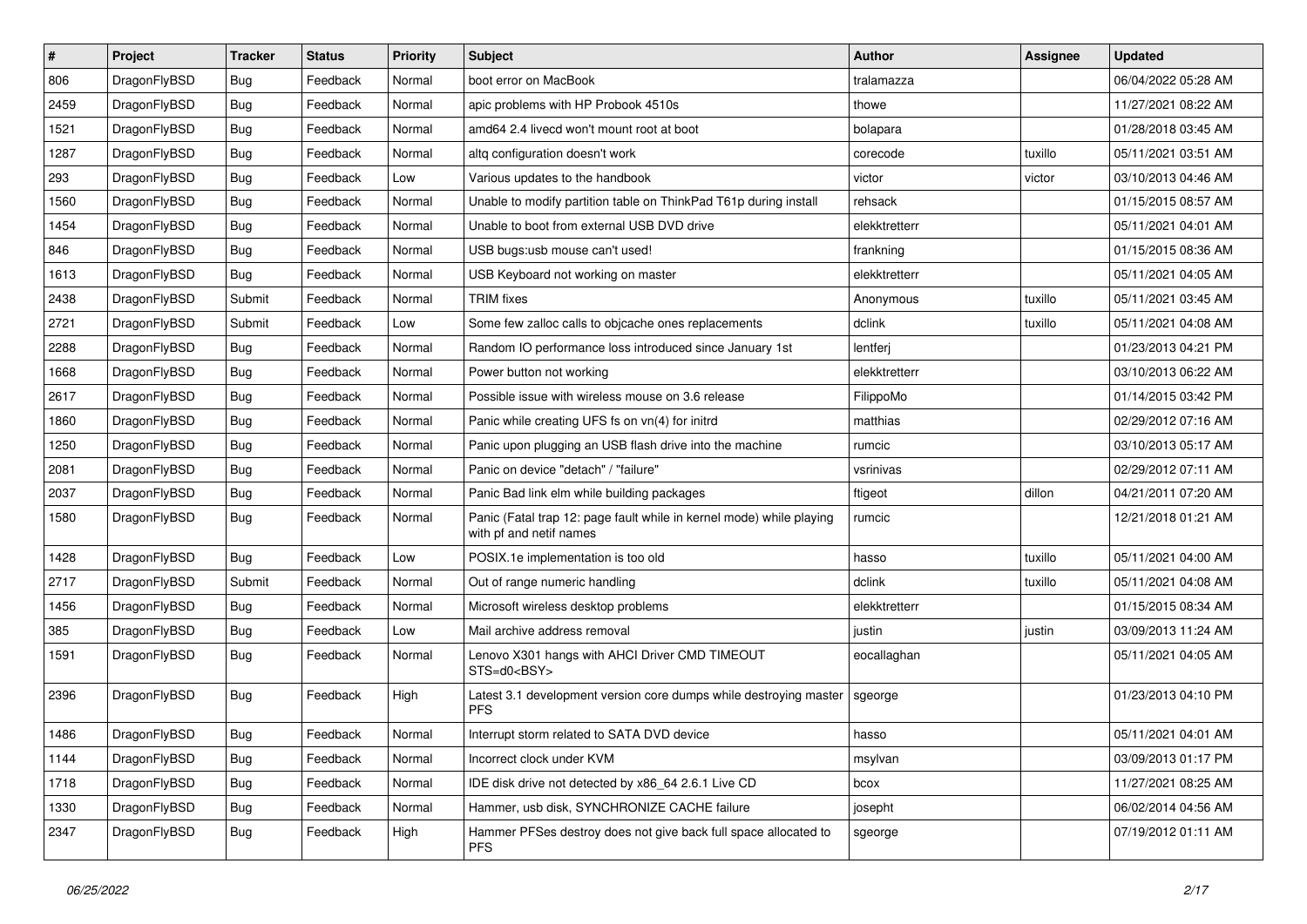| $\sharp$ | Project      | <b>Tracker</b> | <b>Status</b> | <b>Priority</b> | Subject                                                                                                            | <b>Author</b>     | <b>Assignee</b> | <b>Updated</b>      |
|----------|--------------|----------------|---------------|-----------------|--------------------------------------------------------------------------------------------------------------------|-------------------|-----------------|---------------------|
| 2958     | DragonFlyBSD | Bug            | Feedback      | Normal          | Hammer FS dies during pruning after massive write load                                                             | neilb             |                 | 10/11/2016 04:20 AM |
| 1717     | DragonFlyBSD | Bug            | Feedback      | Normal          | HAMMER panic in hammer_cursor_down()                                                                               | josepht1          |                 | 05/11/2021 04:05 AM |
| 1831     | DragonFlyBSD | <b>Bug</b>     | Feedback      | High            | HAMMER "malloc limit exceeded" panic                                                                               | eocallaghan       | dillon          | 06/04/2022 04:38 AM |
| 3205     | DragonFlyBSD | Bug            | Feedback      | High            | Go compiler net test failing                                                                                       | t dfbsd           | tuxillo         | 05/10/2021 02:45 AM |
| 2638     | DragonFlyBSD | Bug            | Feedback      | High            | Fix machdep.pmap_mmu_optimize                                                                                      | tuxillo           |                 | 05/11/2021 04:07 AM |
| 979      | DragonFlyBSD | Bug            | Feedback      | Normal          | Failure-prone USB mass storage (SB600? msdosfs? CAM?)                                                              | floid             |                 | 01/15/2015 08:38 AM |
| 2556     | DragonFlyBSD | Bug            | Feedback      | Normal          | DragonFly v3.5.0.81.gd3479 - Process signal weirdness                                                              | tuxillo           |                 | 12/17/2013 03:48 PM |
| 1332     | DragonFlyBSD | Bug            | Feedback      | Normal          | DFBSD 2.2 - Booting usbcdrom/usbsticks on thinkpad hangs on<br>"BTX Halted"                                        | tuxillo           |                 | 05/11/2021 04:00 AM |
| 3152     | DragonFlyBSD | <b>Bug</b>     | Feedback      | Normal          | Console's size in ttyv0 and single user mode is sticking to 80x25,<br>while ttyv1 can make use of the whole screen | overtime          |                 | 02/24/2019 01:08 AM |
| 1727     | DragonFlyBSD | Bug            | Feedback      | Normal          | CD boot panic (2.6.1) (usb?)                                                                                       | kiril             |                 | 05/15/2022 05:10 AM |
| 1411     | DragonFlyBSD | Bug            | Feedback      | Normal          | Burning doesn't work with ahci(4)                                                                                  | hasso             | dillon          | 05/11/2021 04:00 AM |
| 2636     | DragonFlyBSD | Bug            | Feedback      | Low             | Add -x flag to iostat (a la solaris)                                                                               | tuxillo           |                 | 05/11/2021 04:07 AM |
| 1592     | DragonFlyBSD | Bug            | Feedback      | Normal          | AcpiOSUnmapMemory: Warning, deallocation did not track<br>allocation.                                              | eocallaghan       |                 | 06/02/2014 07:45 AM |
| 2644     | DragonFlyBSD | Bug            | Feedback      | Normal          | 3.6.0-REL trap 9 on boot                                                                                           | memmerto          |                 | 11/27/2021 08:08 AM |
| 570      | DragonFlyBSD | Bug            | Feedback      | Normal          | 1.8.x: ACPI problems                                                                                               | qhwt+dfly         |                 | 06/02/2014 03:45 AM |
| 1921     | DragonFlyBSD | Bug            | In Progress   | Normal          | we miss mlockall                                                                                                   | alexh             | tuxillo         | 06/18/2022 04:08 AM |
| 3089     | DragonFlyBSD | Bug            | In Progress   | Normal          | vtnet(4) - disable TCP checksum offload by default                                                                 | jlane             | vadaszi         | 05/11/2021 04:14 AM |
| 2797     | DragonFlyBSD | Bug            | In Progress   | Low             | vkernels with & without machdep.pmap mmu optimize                                                                  | yellowrabbit2010  |                 | 11/27/2021 08:06 AM |
| 742      | DragonFlyBSD | Bug            | In Progress   | Normal          | umount problems with multiple mounts                                                                               | corecode          | tuxillo         | 05/11/2021 03:46 AM |
| 1819     | DragonFlyBSD | Bug            | In Progress   | Low             | truss - Major revamping task list                                                                                  | tuxillo           | tuxillo         | 11/27/2021 08:45 AM |
| 3021     | DragonFlyBSD | Bug            | In Progress   | Normal          | sys/dev/drm/i915/i915_gem_stolen.c:115]: (error) Signed integer<br>overflow for expression '65535<<20'             | dcb               |                 | 04/11/2017 12:46 PM |
| 1368     | DragonFlyBSD | Bug            | In Progress   | Normal          | suspend signal race?                                                                                               | qhwt+dfly         |                 | 05/11/2021 03:51 AM |
| 1700     | DragonFlyBSD | Submit         | In Progress   | Normal          | skip boot2 menu on <enter></enter>                                                                                 | Johannes.Hofmann  | tuxillo         | 05/15/2022 08:35 AM |
| 1218     | DragonFlyBSD | Bug            | In Progress   | Normal          | panic: assertion: $error == 0$ in hammer start transaction                                                         | rumcic            |                 | 05/11/2021 04:00 AM |
| 1583     | DragonFlyBSD | Bug            | In Progress   | Normal          | panic: assertion: cursor->trans->sync_lock_refs > 0 in<br>hammer_recover_cursor                                    | corecode          | tuxillo         | 05/11/2021 03:53 AM |
| 2296     | DragonFlyBSD | <b>Bug</b>     | In Progress   | High            | panic: assertion "m->wire count > 0" failed                                                                        | thomas.nikolajsen |                 | 08/30/2012 06:09 AM |
| 2353     | DragonFlyBSD | <b>Bug</b>     | In Progress   | Normal          | panic: assertion "gd->gd_spinlocks_wr == 0" failed in<br>bsd4_schedulerclock                                       | jaydg             | alexh           | 11/28/2012 01:57 AM |
| 1661     | DragonFlyBSD | <b>Bug</b>     | In Progress   | Normal          | panic on password entry mount smb filesystem                                                                       | vsrinivas         |                 | 11/27/2021 08:29 AM |
| 2013     | DragonFlyBSD | <b>Bug</b>     | In Progress   | Normal          | oversized DMA request loop                                                                                         | josepht           |                 | 05/11/2021 04:06 AM |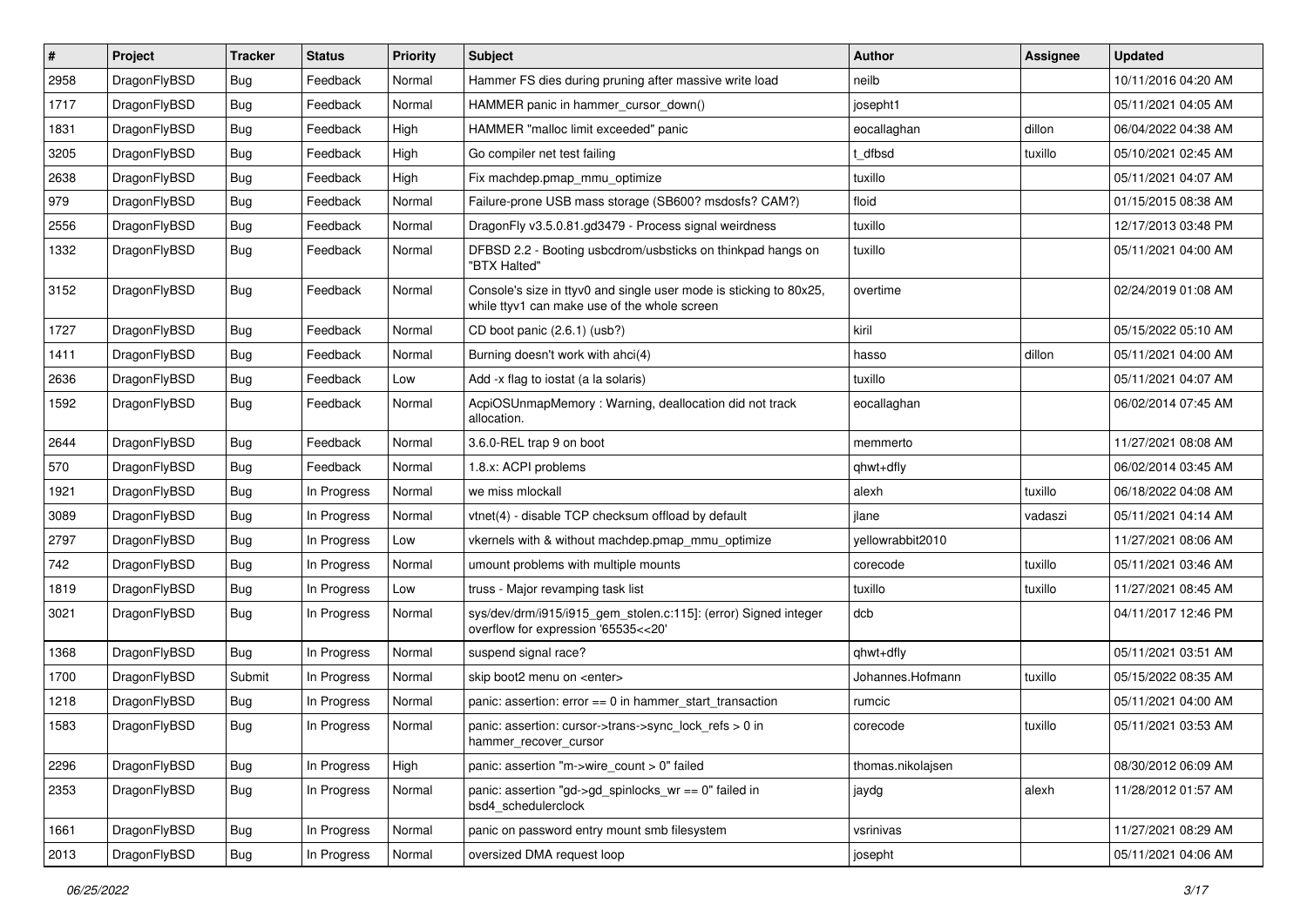| #    | Project      | <b>Tracker</b> | <b>Status</b> | <b>Priority</b> | Subject                                                                                                   | <b>Author</b> | <b>Assignee</b> | <b>Updated</b>      |
|------|--------------|----------------|---------------|-----------------|-----------------------------------------------------------------------------------------------------------|---------------|-----------------|---------------------|
| 2549 | DragonFlyBSD | Bug            | In Progress   | Normal          | netgraph7: Kernel page fault.                                                                             | russiane39    | nant            | 05/10/2013 11:20 PM |
| 1030 | DragonFlyBSD | Bug            | In Progress   | Normal          | msdosfs umount panic                                                                                      | corecode      | tuxillo         | 05/11/2021 03:51 AM |
| 1528 | DragonFlyBSD | Bug            | In Progress   | Normal          | ktrace does not show proper return values for pipe(2)                                                     | corecode      | tuxillo         | 05/11/2021 03:52 AM |
| 1475 | DragonFlyBSD | Bug            | In Progress   | Normal          | kernel blocks with low memory and syscons setting a high res mode<br>/ scrollback                         | corecode      | tuxillo         | 05/11/2021 03:52 AM |
| 3028 | DragonFlyBSD | Bug            | In Progress   | Normal          | installer: confusion of set/get disk encryption passphrase dialogs                                        | liweitianux   | tuxillo         | 06/03/2022 05:13 PM |
| 1398 | DragonFlyBSD | Submit         | In Progress   | Normal          | hdestroy(3) restricts hash key to point to malloc'ed space                                                | Anonymous     |                 | 08/20/2021 04:06 PM |
| 1307 | DragonFlyBSD | Bug            | In Progress   | Normal          | hammer tid -2 shows unexpected result                                                                     | corecode      |                 | 10/18/2016 05:29 PM |
| 2282 | DragonFlyBSD | Bug            | In Progress   | Normal          | gdb segfaults with certain corefiles                                                                      | tuxillo       |                 | 01/18/2012 04:40 PM |
| 331  | DragonFlyBSD | Bug            | In Progress   | Normal          | ftpsesame (aka Bridging S01E03)                                                                           | bastyaelvtars |                 | 03/09/2013 12:28 PM |
| 781  | DragonFlyBSD | Bug            | In Progress   | Normal          | fdisk uses wrong geometry on usb flash drives                                                             | corecode      | tuxillo         | 05/11/2021 03:50 AM |
| 3011 | DragonFlyBSD | Bug            | In Progress   | Normal          | dragonfly/sys/dev/netif/re/re.c: suspicious code?                                                         | dcb           |                 | 07/29/2017 01:26 AM |
| 1547 | DragonFlyBSD | Bug            | In Progress   | Normal          | disklabel64 automatic sizing                                                                              | corecode      | tuxillo         | 05/11/2021 03:52 AM |
| 1584 | DragonFlyBSD | Bug            | In Progress   | Normal          | can't use ssh from jail: debug1: read_passphrase: can't open<br>/dev/tty: Device busy                     | corecode      | tuxillo         | 05/11/2021 03:53 AM |
| 2360 | DragonFlyBSD | Bug            | In Progress   | Normal          | Wishlist: virtio driver import                                                                            | vsrinivas     |                 | 06/04/2022 04:16 AM |
| 2631 | DragonFlyBSD | Bug            | In Progress   | Low             | Verify library versioning current with full package build and switch it<br>on (after publishing packages) | tuxillo       |                 | 05/11/2021 04:06 AM |
| 1390 | DragonFlyBSD | <b>Bug</b>     | In Progress   | Normal          | Use id_t type for {get,set}priority()                                                                     | Anonymous     | tuxillo         | 07/05/2019 02:18 AM |
| 3145 | DragonFlyBSD | Submit         | In Progress   | Normal          | Update libelf to FreeBSD 12 current and build as base library usable<br>by ports                          | davshao       | tuxillo         | 08/20/2021 03:58 PM |
| 3031 | DragonFlyBSD | Submit         | In Progress   | Normal          | Update drm/radeon to Linux 4.7.10 as much as possible                                                     | davshao       | ftigeot         | 08/19/2021 12:33 PM |
| 998  | DragonFlyBSD | Bug            | In Progress   | Normal          | Unconfiguring a vn while it is mounted                                                                    | rumcic        | tuxillo         | 05/11/2021 04:00 AM |
| 2391 | DragonFlyBSD | Bug            | In Progress   | Normal          | System lock with ahci and acpi enabled on ATI RS690 chipset with<br>SMB600 sata controller                | jorisgio      | vadaszi         | 06/03/2015 03:51 PM |
| 1336 | DragonFlyBSD | Bug            | In Progress   | Normal          | Still looking for reports of missed directory entries w/ HAMMER                                           | dillon        |                 | 05/11/2021 04:00 AM |
| 3160 | DragonFlyBSD | Submit         | In Progress   | Normal          | State the implementation difference in pkill/pgrep manual                                                 | sevan         | tuxillo         | 06/03/2022 05:15 PM |
| 3318 | DragonFlyBSD | Bug            | In Progress   | Normal          | Segmenation fault when a process resumed with checkpt exits                                               | zabolekar     | tuxillo         | 06/18/2022 08:24 AM |
| 2731 | DragonFlyBSD | Bug            | In Progress   | Normal          | Screen full of random colors when starting Xorg with Intel Haswell<br>HD Graphics P4600                   | ikatzmaier    |                 | 11/12/2014 04:08 PM |
| 2819 | DragonFlyBSD | Bug            | In Progress   | Normal          | Random micro system freezes after a week of uptime                                                        | ftigeot       | dillon          | 08/16/2015 08:46 PM |
| 884  | DragonFlyBSD | Bug            | In Progress   | High            | Performance/memory problems under filesystem IO load                                                      | hasso         |                 | 05/11/2021 03:50 AM |
| 3317 | DragonFlyBSD | <b>Bug</b>     | In Progress   | Normal          | Network vtnet0 not working on Hetzner cloud                                                               | mneumann      |                 | 06/18/2022 03:55 AM |
| 3310 | DragonFlyBSD | <b>Bug</b>     | In Progress   | Normal          | NVMM+QEMU fail to boot with UEFI: Mem Assist Failed<br>[gpa=0xfffffff0]                                   | liweitianux   |                 | 01/11/2022 03:22 PM |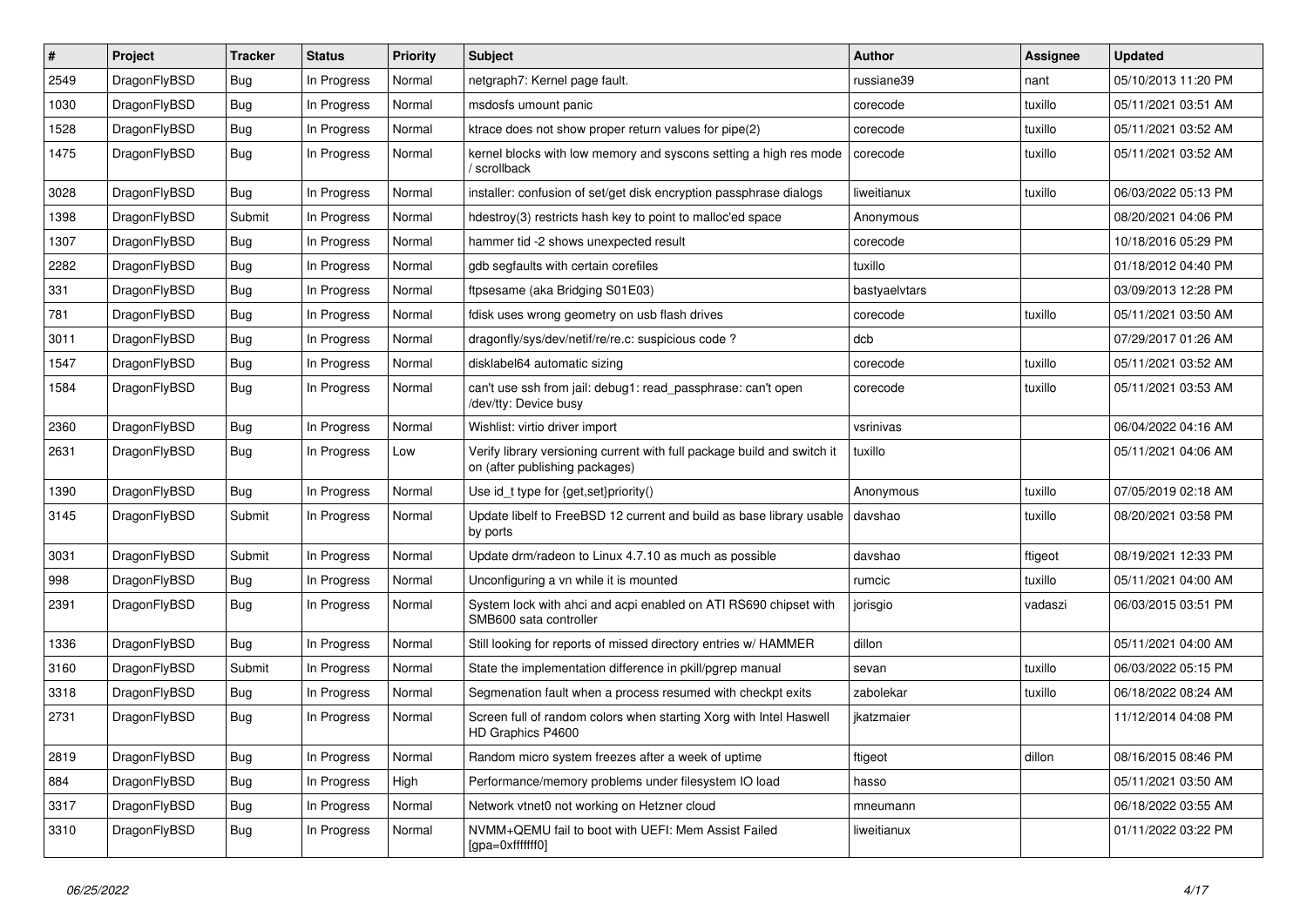| $\vert$ # | Project      | <b>Tracker</b> | <b>Status</b> | <b>Priority</b> | <b>Subject</b>                                                                            | <b>Author</b>      | <b>Assignee</b> | <b>Updated</b>      |
|-----------|--------------|----------------|---------------|-----------------|-------------------------------------------------------------------------------------------|--------------------|-----------------|---------------------|
| 3111      | DragonFlyBSD | Bug            | In Progress   | High            | Mouse lags every second heavily under X11                                                 | mneumann           |                 | 12/12/2017 09:46 PM |
| 1502      | DragonFlyBSD | <b>Bug</b>     | In Progress   | Normal          | Lock while deleting files from nohistory HAMMER directories                               | hasso              |                 | 03/10/2013 04:28 AM |
| 168       | DragonFlyBSD | <b>Bug</b>     | In Progress   | Normal          | Livelocked limit engaged while trying to setup IPW wireless                               | mschacht           | sepherosa       | 05/11/2021 04:05 AM |
| 2414      | DragonFlyBSD | Bug            | In Progress   | Normal          | Lenovo S10 acpi freeze (not new)                                                          | davshao            |                 | 05/11/2021 04:13 AM |
| 3269      | DragonFlyBSD | Bug            | In Progress   | Normal          | Is double-buffer'd buf still required by HAMMER2 ?                                        | tkusumi            |                 | 05/12/2021 04:09 PM |
| 1469      | DragonFlyBSD | <b>Bug</b>     | In Progress   | Normal          | Hammer history security concern                                                           | corecode           | tuxillo         | 05/11/2021 03:52 AM |
| 1744      | DragonFlyBSD | Bug            | In Progress   | Normal          | HAMMER fsstress panic in hammer_setup_child_callback                                      | vsrinivas          |                 | 05/11/2021 04:05 AM |
| 1749      | DragonFlyBSD | Bug            | In Progress   | Normal          | HAMMER fsstress panic in hammer_flush_inode_core<br>'ip->flush_state != HAMMER_FST_FLUSH' | vsrinivas          |                 | 05/11/2021 04:06 AM |
| 1669      | DragonFlyBSD | <b>Bug</b>     | In Progress   | Normal          | Drive wont open using button                                                              | elekktretterr      |                 | 02/29/2012 12:05 PM |
| 3299      | DragonFlyBSD | <b>Bug</b>     | In Progress   | Normal          | DragonFlyBSD reports utterly wrong uptime (most of the time, right<br>after booting in)   | adrian             |                 | 11/11/2021 01:43 PM |
| 2499      | DragonFlyBSD | Bug            | In Progress   | Urgent          | DRAGONFLY_3_2 lockd not responding correctly                                              | Nerzhul            |                 | 01/22/2013 12:47 PM |
| 2351      | DragonFlyBSD | <b>Bug</b>     | In Progress   | Normal          | DFBSD v3.1.0.579.g44ccf - Stuck during startup, random freezes                            | tuxillo            |                 | 04/24/2012 08:21 AM |
| 2345      | DragonFlyBSD | <b>Bug</b>     | In Progress   | Normal          | DFBSD v3.1.0.457.gd679f - NFS panic on diskless station                                   | tuxillo            |                 | 04/07/2012 05:22 PM |
| 2358      | DragonFlyBSD | Bug            | In Progress   | Normal          | DFBSD v3.0.2.32.g928ca - panic: hammer: insufficient undo FIFO<br>space!                  | tuxillo            | tuxillo         | 05/10/2021 02:50 AM |
| 1302      | DragonFlyBSD | Bug            | In Progress   | Normal          | Checkpoint regression?                                                                    | sjg                | sjg             | 07/10/2013 05:22 PM |
| 3305      | DragonFlyBSD | Bug            | In Progress   | Normal          | CBSD: Add NVMM support in DragonFly BSD                                                   | tuxillo            | tuxillo         | 05/29/2022 08:18 AM |
| 3113      | DragonFlyBSD | Bug            | In Progress   | Urgent          | Booting vKernel fails due being out of swap space                                         | tcullen            |                 | 05/11/2021 04:14 AM |
| 1148      | DragonFlyBSD | Bug            | In Progress   | Low             | BCM4311 wireless network adapter detected but not functional                              | archimedes.gaviola |                 | 05/11/2021 04:00 AM |
| 3295      | DragonFlyBSD | Bug            | In Progress   | Normal          | Adapt devel/libvirt for nvmm                                                              | tuxillo            | tuxillo         | 11/03/2021 04:56 PM |
| 1181      | DragonFlyBSD | <b>Bug</b>     | In Progress   | Normal          | ACX111 panic                                                                              | elekktretterr      |                 | 05/11/2021 04:00 AM |
| 604       | DragonFlyBSD | Bug            | In Progress   | Normal          | 1.8.1-RELEASE - clock runs fast on mainboard ASUS P5A-B                                   | yeti               |                 | 05/11/2021 03:55 AM |
| 725       | DragonFlyBSD | Bug            | In Progress   | Low             | 'make distribution' fails w/'ro' /usr/obj                                                 | c.turner           |                 | 03/09/2013 01:01 PM |
| 3219      | DragonFlyBSD | Bug            | <b>New</b>    | Normal          | x11/xorg port can not be build                                                            | <b>UlasSAYGIN</b>  |                 | 03/31/2020 08:57 AM |
| 2840      | DragonFlyBSD | Bug            | <b>New</b>    | Normal          | wrong voltage is reported                                                                 | yellowrabbit2010   |                 | 09/11/2015 06:09 PM |
| 2412      | DragonFlyBSD | Bug            | <b>New</b>    | Normal          | wlan0 fails to get address via dhclient                                                   | nonsolosoft        |                 | 08/30/2012 05:55 AM |
| 1941      | DragonFlyBSD | Bug            | New           | Normal          | wlan config crash                                                                         | abandon.every.hope |                 | 12/24/2010 07:54 PM |
| 3231      | DragonFlyBSD | Bug            | <b>New</b>    | Normal          | wifi drops on 5.8                                                                         | tse                |                 | 04/06/2020 05:08 AM |
| 1850      | DragonFlyBSD | Bug            | New           | Normal          | volume-add on hammer root fs panic                                                        | Johannes.Hofmann   |                 | 04/18/2019 04:27 AM |
| 2154      | DragonFlyBSD | Bug            | New           | Normal          | vkernel copyout() doesn't return EFAULT on error                                          | vsrinivas          |                 | 10/20/2011 03:53 AM |
| 2577      | DragonFlyBSD | Bug            | New           | Normal          | virtio-blk iops performance is cpu limited on high end devices                            | $g$ js $278$       | vsrinivas       | 08/01/2013 02:28 PM |
| 2493      | DragonFlyBSD | Bug            | New           | Normal          | vidcontrol: invalid video mode name                                                       | Svarov             |                 | 01/24/2013 09:55 AM |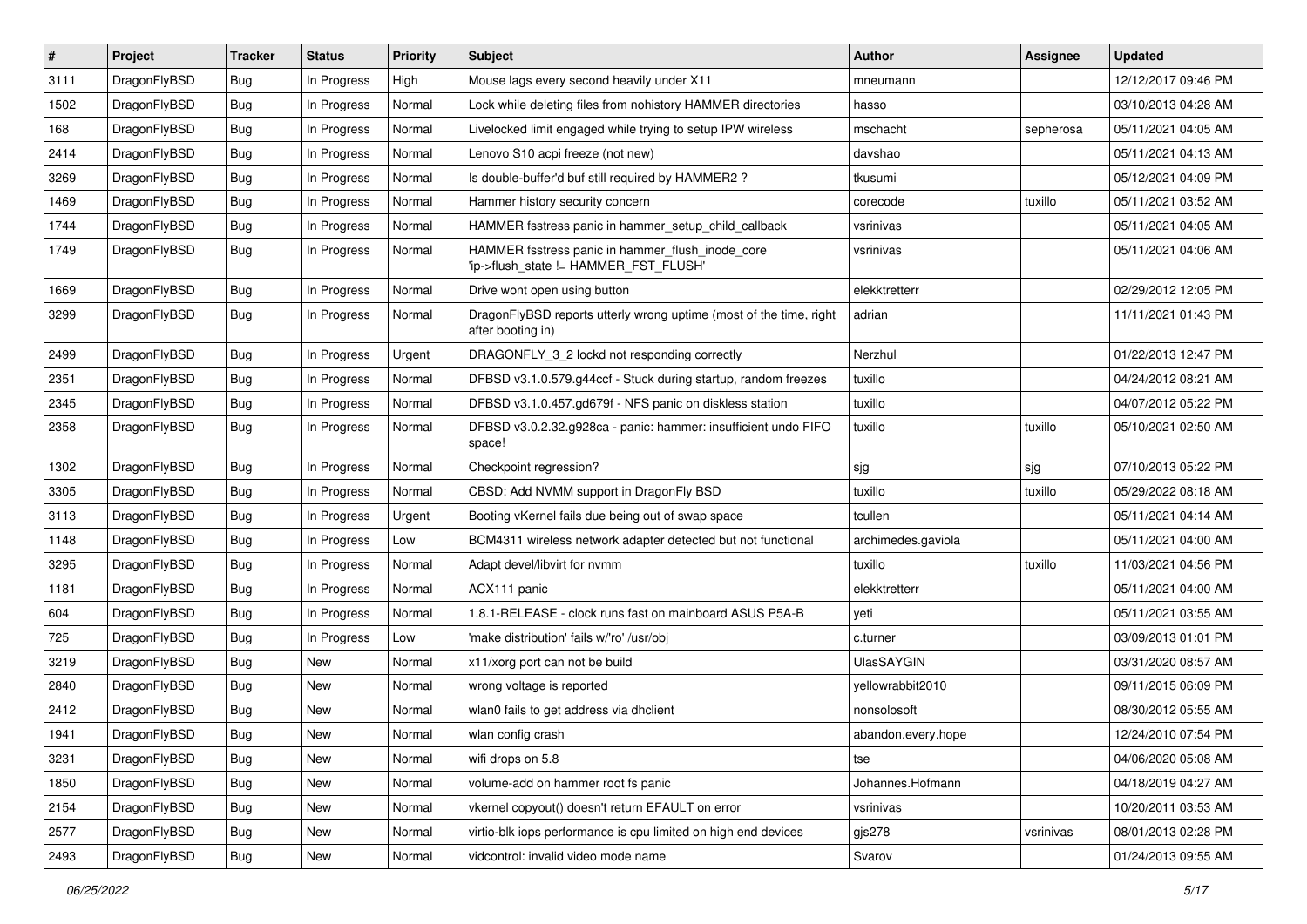| $\vert$ # | <b>Project</b> | <b>Tracker</b> | <b>Status</b> | <b>Priority</b> | <b>Subject</b>                                                                                                 | <b>Author</b>   | <b>Assignee</b> | <b>Updated</b>      |
|-----------|----------------|----------------|---------------|-----------------|----------------------------------------------------------------------------------------------------------------|-----------------|-----------------|---------------------|
| 2224      | DragonFlyBSD   | Bug            | New           | Normal          | v2.13.0.291.gaa7ec - Panic on fq while installing world                                                        | tuxillo         |                 | 11/18/2011 01:40 AM |
| 3206      | DragonFlyBSD   | Submit         | <b>New</b>    | Normal          | update psm/kbd to FreeBSD 12.0 code                                                                            | htse            |                 | 10/05/2019 03:49 PM |
| 3132      | DragonFlyBSD   | Bug            | New           | Low             | unifdef mined                                                                                                  | bcallah         |                 | 04/26/2018 08:34 PM |
| 3282      | DragonFlyBSD   | Bug            | New           | Normal          | unexpected errno value from fopen()                                                                            | bhaible         |                 | 07/10/2021 03:34 AM |
| 2708      | DragonFlyBSD   | Bug            | <b>New</b>    | Normal          | unable to send TCP nor UDP on age(4) interface                                                                 | dermiste        |                 | 05/11/2021 03:54 AM |
| 3239      | DragonFlyBSD   | Bug            | <b>New</b>    | Normal          | unable to SIGKILL glitched emacs                                                                               | piecuch         |                 | 05/26/2020 03:30 AM |
| 3184      | DragonFlyBSD   | Bug            | New           | Normal          | tsleep(9) return value when PCATCH specified                                                                   | tkusumi         |                 | 04/03/2019 06:49 AM |
| 3196      | DragonFlyBSD   | Bug            | <b>New</b>    | Normal          | test issue after redmine upgrade (2)                                                                           | tuxillo         |                 | 07/05/2019 04:33 AM |
| 3252      | DragonFlyBSD   | Bug            | <b>New</b>    | Normal          | tcsetattr/tcgetattr set errno incorrectly on non-TTY                                                           | tonyc           |                 | 10/26/2020 09:34 PM |
| 1920      | DragonFlyBSD   | Bug            | New           | High            | system hangs                                                                                                   | zhtw            |                 | 11/22/2010 08:59 AM |
| 731       | DragonFlyBSD   | Bug            | New           | Normal          | system freeze on "slice too large"                                                                             | corecode        | tuxillo         | 05/11/2021 03:45 AM |
| 2248      | DragonFlyBSD   | <b>Bug</b>     | New           | Normal          | sysctl panic                                                                                                   | pavalos         |                 | 11/23/2011 06:23 PM |
| 3025      | DragonFlyBSD   | Bug            | <b>New</b>    | Normal          | sys/dev/powermng/powernow/powernow.c:284: bad comparison?                                                      | dcb             |                 | 09/23/2017 07:45 AM |
| 3024      | DragonFlyBSD   | Bug            | <b>New</b>    | Low             | sys/dev/netif/wi/if_wi.c:1090]: (style) Redundant condition                                                    | dcb             |                 | 04/11/2017 11:56 AM |
| 3076      | DragonFlyBSD   | Bug            | <b>New</b>    | Normal          | sys/dev/netif/ig_hal/e1000_ich8lan.c:1594: sanity checking mixup?                                              | dcb             |                 | 10/11/2017 01:58 AM |
| 3022      | DragonFlyBSD   | Bug            | New           | Normal          | sys/dev/netif/ath/ath/if ath.c:2142: strange bitmask?                                                          | dcb             |                 | 04/11/2017 11:49 AM |
| 3018      | DragonFlyBSD   | Bug            | <b>New</b>    | Normal          | sys/bus/u4b/wlan/if run.c:5464]: (style) Redundant condition                                                   | dcb             |                 | 04/11/2017 11:26 AM |
| 2892      | DragonFlyBSD   | <b>Bug</b>     | <b>New</b>    | Normal          | swap pager:indefinite wait bufferf error                                                                       | <b>Ihmwzy</b>   |                 | 02/21/2016 10:32 PM |
| 3209      | DragonFlyBSD   | Bug            | <b>New</b>    | Normal          | svc has some minor bugs                                                                                        | arcade@b1t.name |                 | 10/24/2019 09:08 AM |
| 2297      | DragonFlyBSD   | Bug            | New           | Normal          | strange NFS (client) error messages / problems                                                                 | Anonymous       |                 | 02/19/2012 02:59 PM |
| 2557      | DragonFlyBSD   | Bug            | <b>New</b>    | Normal          | stock 3.4.1 kernel halts during booting if dm and dm_target_crypt<br>are loaded and RAID controller is present | phma            |                 | 05/12/2013 10:38 PM |
| 2055      | DragonFlyBSD   | Bug            | <b>New</b>    | Normal          | $ssh + IPV6 + bridge \Rightarrow connection freezes$                                                           | steve           |                 | 04/24/2011 07:13 PM |
| 2067      | DragonFlyBSD   | Bug            | <b>New</b>    | Normal          | sound/pcm: "play interrupt timeout, channel dead"                                                              | matthiasr       |                 | 05/11/2021 03:55 AM |
| 2746      | DragonFlyBSD   | Bug            | New           | Normal          | some fraction of xterms started from the xmonad window manager<br>get killed with SIGALRM                      | isenmann        | profmakx        | 12/28/2014 02:51 AM |
| 2136      | DragonFlyBSD   | Bug            | <b>New</b>    | Normal          | socketpair() doesn't free file descriptors on copyout failure                                                  | vsrinivas       |                 | 04/05/2013 09:13 AM |
| 2252      | DragonFlyBSD   | Bug            | <b>New</b>    | Low             | snd hda not useable if loaded via /boot/loader.conf                                                            | xbit            | swildner        | 12/14/2011 12:23 AM |
| 2167      | DragonFlyBSD   | Bug            | <b>New</b>    | Normal          | shutdown/reboot fails after uptime msg                                                                         | marino          |                 | 11/28/2011 03:01 AM |
| 2877      | DragonFlyBSD   | Bug            | New           | Low             | sed fails when working with UTF-8 locale and non-UTF symbols                                                   | arcade@b1t.name |                 | 12/30/2015 11:20 AM |
| 2199      | DragonFlyBSD   | Bug            | <b>New</b>    | Normal          | screen segfaults if utmpx isn't present                                                                        | pavalos         |                 | 11/15/2011 10:52 PM |
| 3217      | DragonFlyBSD   | Bug            | New           | Normal          | rescue tools: make install fails if rescue folder doesn't exist                                                | dfbsd           |                 | 11/27/2019 08:16 PM |
| 3170      | DragonFlyBSD   | Bug            | <b>New</b>    | Normal          | repeatable nfsd crash                                                                                          | tse             |                 | 06/11/2020 05:52 AM |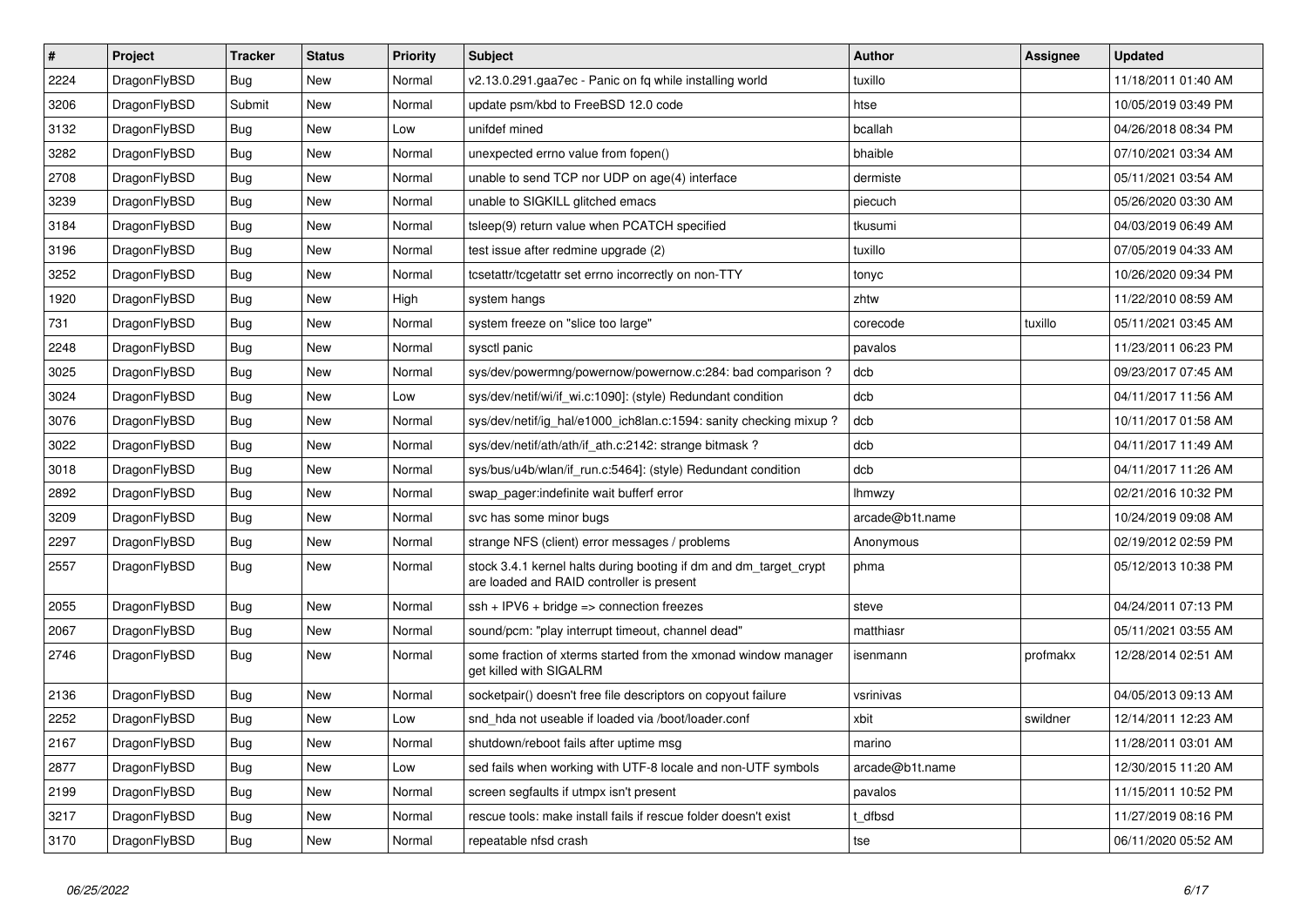| $\pmb{\#}$ | Project      | <b>Tracker</b> | <b>Status</b> | <b>Priority</b> | Subject                                                                                                                                                                                           | Author            | Assignee  | <b>Updated</b>      |
|------------|--------------|----------------|---------------|-----------------|---------------------------------------------------------------------------------------------------------------------------------------------------------------------------------------------------|-------------------|-----------|---------------------|
| 2331       | DragonFlyBSD | Bug            | New           | Normal          | reading mouse mode from unopen file descriptor hangs mouse<br>driver                                                                                                                              | phma              |           | 03/14/2012 09:43 AM |
| 2292       | DragonFlyBSD | Bug            | <b>New</b>    | Normal          | re interface with jumbo frames (mtu larger than 1500) hangs after<br>some traffic                                                                                                                 | Anonymous         |           | 01/31/2012 12:11 AM |
| 2045       | DragonFlyBSD | <b>Bug</b>     | <b>New</b>    | Normal          | ral(4): Fatal trap 12: page fault while in kernel mode (two panics)                                                                                                                               | herrgard          |           | 11/03/2011 05:34 PM |
| 3238       | DragonFlyBSD | Bug            | New           | Normal          | race conditions when printing from vkernel console                                                                                                                                                | piecuch           |           | 05/19/2020 02:50 PM |
| 1440       | DragonFlyBSD | <b>Bug</b>     | <b>New</b>    | Normal          | ptrace/gdb doesn't work after process blocks SIGTRAP                                                                                                                                              | corecode          | tuxillo   | 05/11/2021 03:52 AM |
| 2075       | DragonFlyBSD | Bug            | New           | Normal          | pflogd on x86 64                                                                                                                                                                                  | fanch             |           | 05/16/2011 04:04 PM |
| 3228       | DragonFlyBSD | Bug            | New           | Low             | pfi kif unref: state refcount $\leq$ 0 in dmesg                                                                                                                                                   | justin            |           | 03/05/2021 06:39 AM |
| 2586       | DragonFlyBSD | <b>Bug</b>     | <b>New</b>    | Normal          | pf: "modulate" state seems problematic                                                                                                                                                            | srussell          |           | 09/25/2013 07:36 PM |
| 1969       | DragonFlyBSD | Bug            | New           | Normal          | pf-related network problem                                                                                                                                                                        | pavalos           | lentferj  | 02/01/2011 06:57 PM |
| 1634       | DragonFlyBSD | Bug            | <b>New</b>    | Normal          | panic: spin lock: 0xe4ad1320, indefinitive wait!                                                                                                                                                  | elekktretterr     |           | 01/19/2015 03:21 AM |
| 2080       | DragonFlyBSD | Bug            | New           | Normal          | panic: lockmgr thrd_sleep: called from interrupt, ipi, or hard code<br>section                                                                                                                    | rumcic            |           | 05/30/2011 05:06 PM |
| 3245       | DragonFlyBSD | <b>Bug</b>     | <b>New</b>    | Normal          | panic: free: guard1x fail, i915 load from loader.conf                                                                                                                                             | polachok          |           | 08/21/2020 10:36 AM |
| 2370       | DragonFlyBSD | Bug            | New           | Normal          | panic: ffs valloc: dup alloc                                                                                                                                                                      | marino            | vsrinivas | 02/01/2013 09:28 AM |
| 2048       | DragonFlyBSD | Bug            | New           | Normal          | panic: ffs sync: rofs mod                                                                                                                                                                         | pavalos           |           | 04/12/2011 05:45 AM |
| 1944       | DragonFlyBSD | <b>Bug</b>     | <b>New</b>    | Normal          | panic: backing_object 0xdea7b258 was somehow re-referenced<br>during collapse!                                                                                                                    | sepherosa         |           | 12/27/2010 02:06 AM |
| 1913       | DragonFlyBSD | Bug            | New           | Normal          | panic: assertion: ip->flush_state != HAMMER_FST_FLUSH in<br>hammer_flush_inode_core                                                                                                               | swildner          |           | 11/20/2010 05:27 PM |
| 1769       | DragonFlyBSD | Bug            | New           | Normal          | panic: assertion: tp->tt_msg->tt_cpuid == mycpuid in<br>tcp_callout_active                                                                                                                        | pavalos           | sjg       | 05/15/2022 11:07 AM |
| 2085       | DragonFlyBSD | Bug            | New           | Normal          | panic: assertion: (m->flags & PG_MAPPED) == 0 in<br>vm_page_free_toq                                                                                                                              | vsrinivas         |           | 06/10/2011 07:48 AM |
| 1917       | DragonFlyBSD | <b>Bug</b>     | <b>New</b>    | Normal          | panic: assertion: (RB_EMPTY(&ip->rec_tree) && (ip->flags &<br>HAMMER_INODE_XDIRTY) == 0)    (!RB_EMPTY(&ip->rec_tree)<br>&& (ip->flags & HAMMER_INODE_XDIRTY) != 0) in<br>hammer_flush_inode_done | qhwt.dfly         |           | 11/24/2010 03:23 AM |
| 2254       | DragonFlyBSD | Bug            | <b>New</b>    | Normal          | panic: assertion "ref < &td->td_toks_end" failed in lwkt_gettoken at<br>/usr/src/sys/kern/lwkt_token.c:588                                                                                        | eocallaghan       |           | 12/05/2011 10:21 PM |
| 2245       | DragonFlyBSD | <b>Bug</b>     | New           | Normal          | panic: assertion "ref < &td->td_toks_end" failed in lwkt_gettoken at<br>/usr/src/sys/kern/lwkt_token.c:588                                                                                        | juanfra684        |           | 11/22/2011 07:41 PM |
| 2436       | DragonFlyBSD | Bug            | New           | Normal          | panic: assertion "lp->lwp_qcpu == dd->cpuid" failed in<br>dfly_acquire_curproc                                                                                                                    | thomas.nikolajsen |           | 01/23/2013 11:07 AM |
| 2453       | DragonFlyBSD | <b>Bug</b>     | New           | Normal          | panic: assertion "gd->gd_spinlocks == 0" failed                                                                                                                                                   | Johannes.Hofmann  |           | 11/12/2012 12:54 PM |
| 3035       | DragonFlyBSD | <b>Bug</b>     | New           | Normal          | panic: assertion "cpu >= 0 && cpu < ncpus" failed in netisr_cpuport<br>at /usr/src/sys/net/netisr2.h:87                                                                                           | masu              |           | 05/11/2017 01:24 AM |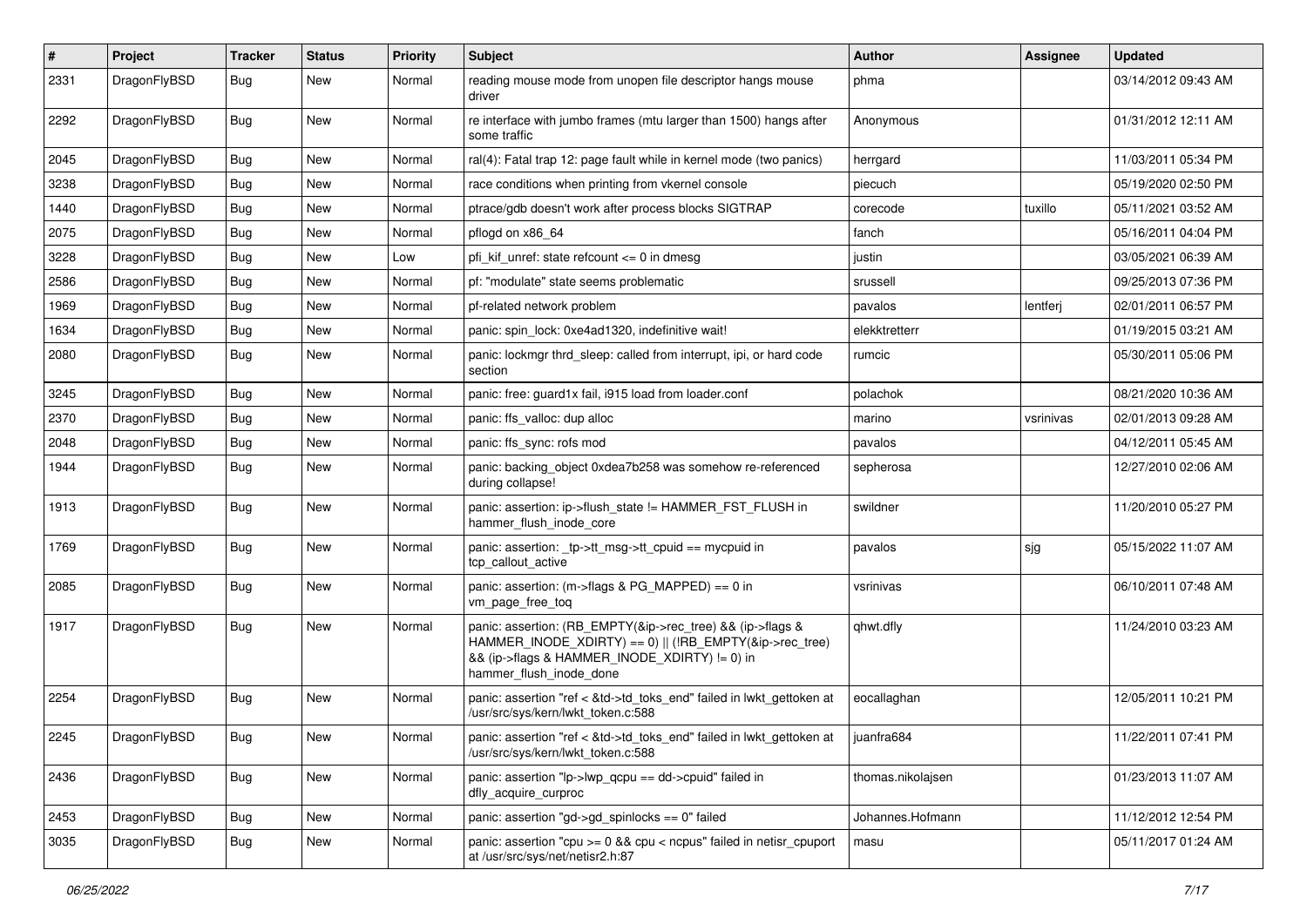| #    | Project      | <b>Tracker</b> | <b>Status</b> | <b>Priority</b> | <b>Subject</b>                                                                                                               | <b>Author</b>          | Assignee  | <b>Updated</b>      |
|------|--------------|----------------|---------------|-----------------|------------------------------------------------------------------------------------------------------------------------------|------------------------|-----------|---------------------|
| 2520 | DragonFlyBSD | <b>Bug</b>     | <b>New</b>    | Normal          | panic: assertion "IS SERIALIZED((ifp->if serializer))" failed in<br>if default serialize assert at /usr/src/sys/net/if.c:437 | ano                    |           | 03/09/2013 12:14 AM |
| 1818 | DragonFlyBSD | <b>Bug</b>     | <b>New</b>    | Normal          | panic: Bad tailq NEXT (kqueue issue ?)                                                                                       | ftigeot                |           | 05/15/2022 11:40 AM |
| 2369 | DragonFlyBSD | <b>Bug</b>     | <b>New</b>    | Normal          | panic: Bad link elm 0xffffffe07edf6068 next->prev != elm                                                                     | jaydg                  |           | 08/15/2012 03:04 AM |
| 2645 | DragonFlyBSD | <b>Bug</b>     | <b>New</b>    | Normal          | panic with dsched fq and ioprio                                                                                              | jyoung15               |           | 02/20/2014 07:29 AM |
| 1861 | DragonFlyBSD | Bug            | <b>New</b>    | Normal          | panic via kprintf (lockmgr called in a hard section)                                                                         | vsrinivas              |           | 10/11/2010 12:56 AM |
| 2164 | DragonFlyBSD | <b>Bug</b>     | <b>New</b>    | Normal          | panic on reboot from usb.                                                                                                    | eocallaghan            |           | 10/27/2011 09:29 AM |
| 3036 | DragonFlyBSD | <b>Bug</b>     | <b>New</b>    | Normal          | panic in icmp redirect start() ASSERT IN NETISR(0)                                                                           | tautolog               |           | 05/11/2017 07:27 PM |
| 1826 | DragonFlyBSD | Bug            | New           | Normal          | panic during boot: assertion so->so port  in tcp input                                                                       | ftigeot                |           | 05/15/2022 11:05 AM |
| 3049 | DragonFlyBSD | Bug            | <b>New</b>    | Normal          | panic DragonFly v4.8.1-RELEASE by mounting a malformed<br>msdosfs image [12.128]                                             | open.source@ribose.com |           | 08/14/2017 02:53 AM |
| 3052 | DragonFlyBSD | Bug            | <b>New</b>    | Normal          | panic DragonFly v4.8.1-RELEASE by mounting a malformed NTFS<br>image [64.000]                                                | open.source@ribose.com |           | 08/14/2017 03:22 AM |
| 3051 | DragonFlyBSD | Bug            | <b>New</b>    | Normal          | panic DragonFly v4.8.1-RELEASE by mounting a malformed NTFS<br>image [12.000]                                                | open.source@ribose.com |           | 08/14/2017 03:20 AM |
| 2099 | DragonFlyBSD | <b>Bug</b>     | <b>New</b>    | Normal          | page fault panic in vm system                                                                                                | pavalos                |           | 07/10/2011 08:51 AM |
| 2890 | DragonFlyBSD | Bug            | <b>New</b>    | Normal          | not able to boot usb installer on Toshiba Chromebook 2                                                                       | johnnywhishbone        |           | 02/22/2016 03:42 AM |
| 2113 | DragonFlyBSD | Bug            | <b>New</b>    | Normal          | nmalloc threaded program fork leak                                                                                           | vsrinivas              | vsrinivas | 08/11/2011 07:25 PM |
| 2490 | DragonFlyBSD | <b>Bug</b>     | <b>New</b>    | Normal          | nmalloc should color addresses to avoid cache bank conflictsw                                                                | vsrinivas              |           | 06/10/2014 05:51 AM |
| 2489 | DragonFlyBSD | <b>Bug</b>     | <b>New</b>    | Normal          | nmalloc doesn't cache VA for allocations > 8KB                                                                               | vsrinivas              |           | 06/10/2014 05:51 AM |
| 3225 | DragonFlyBSD | <b>Bug</b>     | New           | Normal          | nfsd freeze when using qemu                                                                                                  | tse                    |           | 03/17/2020 11:52 AM |
| 2403 | DragonFlyBSD | Bug            | <b>New</b>    | Low             | newfs -E doesn't handle /dev/serno device names properly                                                                     | ftigeot                |           | 08/17/2012 05:07 AM |
| 2104 | DragonFlyBSD | Bug            | <b>New</b>    | Normal          | network configuration seg. fault on install CD                                                                               | navratil               |           | 07/26/2011 07:55 AM |
| 1185 | DragonFlyBSD | <b>Bug</b>     | <b>New</b>    | High            | need a tool to merge changes into /etc                                                                                       | wa1ter                 |           | 02/18/2014 06:02 AM |
| 2324 | DragonFlyBSD | <b>Bug</b>     | <b>New</b>    | Normal          | natacotrol support > 2TB not working even after the ftigeot patch                                                            | zenny                  |           | 03/03/2012 01:00 AM |
| 2687 | DragonFlyBSD | <b>Bug</b>     | <b>New</b>    | Normal          | natacontrol software RAID in installer                                                                                       | csmelosky              |           | 06/22/2014 12:03 PM |
| 1874 | DragonFlyBSD | Bug            | New           | Normal          | mpd listening on all IPs, accepting only on one                                                                              | rumcic                 |           | 05/08/2011 01:01 PM |
| 2620 | DragonFlyBSD | Bug            | <b>New</b>    | Normal          | moused problem                                                                                                               | FilippoMo              |           | 12/20/2013 10:32 AM |
| 2618 | DragonFlyBSD | <b>Bug</b>     | <b>New</b>    | Normal          | mouse problem on RELEASE-3 6 0                                                                                               | FilippoMo              |           | 12/20/2013 03:26 AM |
| 1935 | DragonFlyBSD | <b>Bug</b>     | New           | Normal          | mouse does not work after switching between x and console                                                                    | shamaz                 |           | 12/13/2010 10:06 AM |
| 1538 | DragonFlyBSD | <b>Bug</b>     | <b>New</b>    | Low             | mountroot should probe file systems                                                                                          | corecode               | alexh     | 11/24/2010 06:35 PM |
| 3283 | DragonFlyBSD | Bug            | New           | Normal          | mknodat() cannot create FIFOs                                                                                                | bhaible                |           | 07/10/2021 03:34 AM |
| 2265 | DragonFlyBSD | Bug            | New           | Normal          | mbsrtowcs does not properly handle invalid mbstate t in ps                                                                   | c.turner1              | swildner  | 01/10/2012 07:56 PM |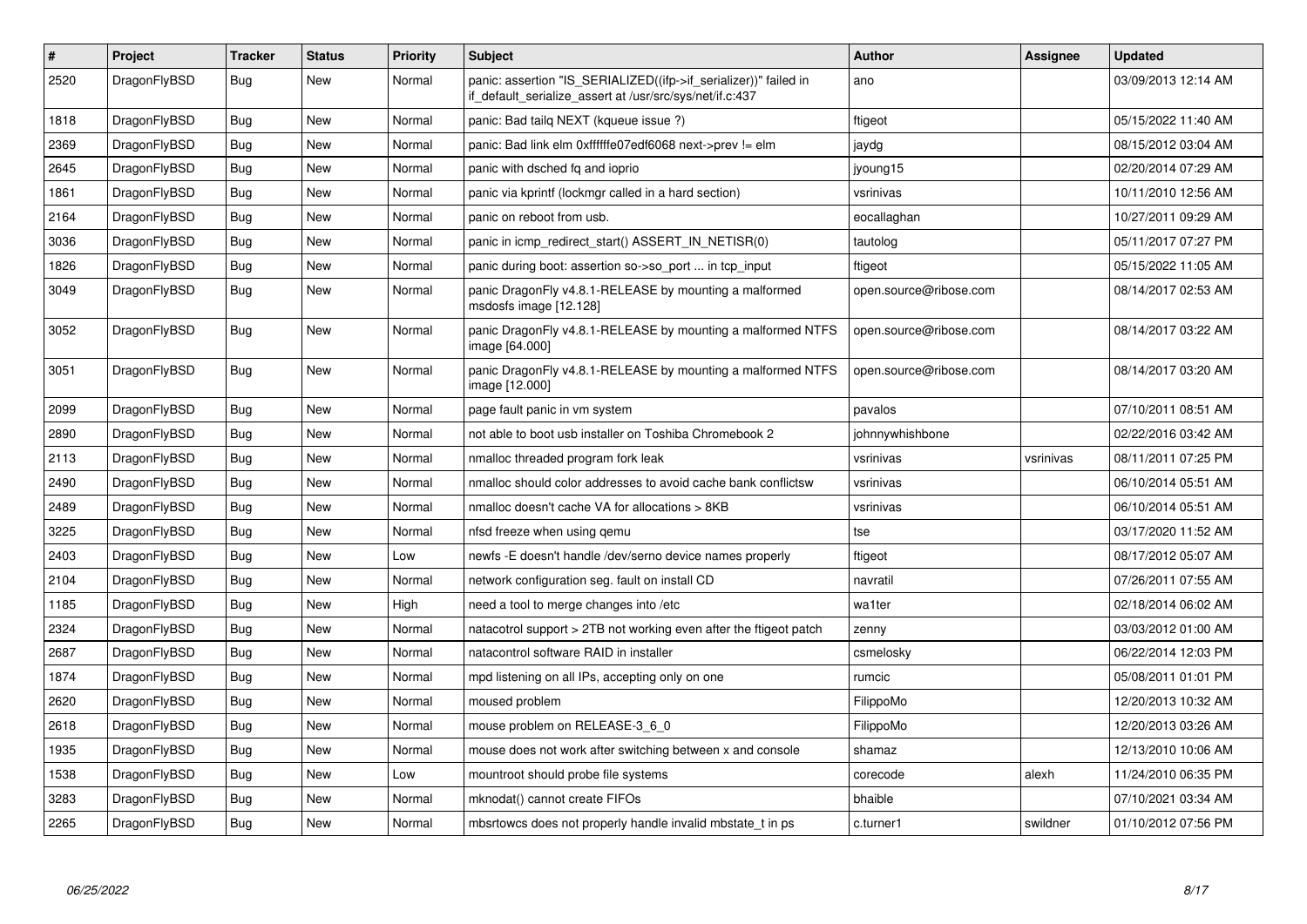| $\sharp$ | Project      | <b>Tracker</b> | <b>Status</b> | <b>Priority</b> | Subject                                                                                                  | <b>Author</b>     | <b>Assignee</b> | <b>Updated</b>      |
|----------|--------------|----------------|---------------|-----------------|----------------------------------------------------------------------------------------------------------|-------------------|-----------------|---------------------|
| 2609     | DragonFlyBSD | Bug            | <b>New</b>    | Normal          | master: panic: assertion<br>"LWKT_TOKEN_HELD_ANY(vm_object_token(object))" failed in<br>swp pager lookup | thomas.nikolajsen |                 | 11/28/2013 11:36 AM |
| 1556     | DragonFlyBSD | <b>Bug</b>     | <b>New</b>    | Normal          | many processes stuck in "hmrrcm", system unusable                                                        | corecode          | tuxillo         | 05/11/2021 03:52 AM |
| 2874     | DragonFlyBSD | Bug            | <b>New</b>    | Normal          | make world DESTDIR=/emptydir fails                                                                       | pascii            |                 | 12/25/2015 07:04 AM |
| 2008     | DragonFlyBSD | Bug            | New           | Normal          | lwkt_setcpu_remote: td->td_flags 00800621 console flood                                                  | pavalos           |                 | 03/06/2011 09:37 PM |
| 1942     | DragonFlyBSD | Bug            | New           | Normal          | locking against myself in getcacheblk()?                                                                 | qhwt.dfly         |                 | 05/31/2022 02:15 PM |
| 2936     | DragonFlyBSD | Bug            | <b>New</b>    | Normal          | loader.efi crashes while loading kernel                                                                  | spaceille         |                 | 08/20/2016 06:17 AM |
| 2141     | DragonFlyBSD | Bug            | New           | Urgent          | loader and/or documentation broken                                                                       | sjg               |                 | 01/20/2012 10:51 AM |
| 2544     | DragonFlyBSD | <b>Bug</b>     | New           | Normal          | live DVD system boot (menu option 1) caused db> prompt on<br>PE1950                                      | estrabd           |                 | 05/11/2021 03:54 AM |
| 3142     | DragonFlyBSD | Submit         | New           | Normal          | lib/libdmsg: Unbreak using new API EVP_CIPHER_CTX_new()                                                  | tkusumi           |                 | 07/08/2018 04:18 AM |
| 1559     | DragonFlyBSD | Bug            | <b>New</b>    | Normal          | kernel trap                                                                                              | phma              |                 | 11/27/2021 08:43 AM |
| 2736     | DragonFlyBSD | Bug            | <b>New</b>    | High            | kernel panics on acpi timer probe function                                                               | cnb               |                 | 05/11/2021 03:55 AM |
| 2042     | DragonFlyBSD | Bug            | New           | Normal          | kernel panic, when run boot0cfg                                                                          | sepherosa         |                 | 05/31/2022 03:01 PM |
| 1193     | DragonFlyBSD | Bug            | <b>New</b>    | Normal          | kernel doesn't recognize cdrom drive                                                                     | nonsolosoft       |                 | 01/25/2014 09:11 PM |
| 2970     | DragonFlyBSD | <b>Bug</b>     | New           | Normal          | kernel 4.7: "Is -I" causes panic on UDF filesystem: "bgetvp -<br>overlapping buffer"                     | peeter            |                 | 12/21/2016 02:46 AM |
| 1532     | DragonFlyBSD | Bug            | <b>New</b>    | Low             | jemalloc doesn't work on DragonFly                                                                       | hasso             | sjg             | 08/02/2011 01:14 AM |
| 2158     | DragonFlyBSD | Bug            | New           | Normal          | iwn panics with assertion on boot.                                                                       | eocallaghan       |                 | 10/24/2011 04:13 PM |
| 2735     | DragonFlyBSD | Bug            | <b>New</b>    | Urgent          | iwn panics SYSSASSERT                                                                                    | cnb               |                 | 05/11/2021 03:55 AM |
| 1949     | DragonFlyBSD | Bug            | New           | Normal          | iwn panic                                                                                                | pavalos           |                 | 01/30/2011 03:21 AM |
| 2626     | DragonFlyBSD | Bug            | <b>New</b>    | Normal          | iwn driver drops with error: "firmware error 'iwn_intr: fatal firmware<br>error""                        | rodyaj            |                 | 01/09/2014 05:50 AM |
| 1964     | DragonFlyBSD | Bug            | <b>New</b>    | Normal          | iwn (panic assertion : wlan_assert_serialized)                                                           | sjmm.ptr          | josepht         | 02/01/2011 12:57 PM |
| 1474     | DragonFlyBSD | Bug            | <b>New</b>    | Normal          | ithread 1 unexpectedly rescheduled                                                                       | corecode          | tuxillo         | 05/11/2021 03:52 AM |
| 1867     | DragonFlyBSD | Bug            | New           | Normal          | it(4) motherboard and fan problems                                                                       | tuxillo           |                 | 07/08/2011 10:48 AM |
| 2972     | DragonFlyBSD | Bug            | New           | Normal          | ipfw3 "deny to me" does not work correctly                                                               | mneumann          |                 | 12/27/2016 12:11 PM |
| 2788     | DragonFlyBSD | <b>Bug</b>     | <b>New</b>    | Normal          | ioctl GSLICEINFO: Not working for vnode slice                                                            | mneumann          |                 | 02/12/2015 07:49 AM |
| 989      | DragonFlyBSD | <b>Bug</b>     | New           | Normal          | installer/fdisk trouble with wrapped values                                                              | Discodestroyer    |                 | 02/18/2014 06:27 AM |
| 2182     | DragonFlyBSD | <b>Bug</b>     | New           | Normal          | if msk PHY FIFO underrun/overflow                                                                        | nonsolosoft       |                 | 09/03/2012 06:39 AM |
| 1946     | DragonFlyBSD | <b>Bug</b>     | New           | Normal          | ieee80211 panic                                                                                          | pavalos           | josepht         | 01/27/2011 06:00 PM |
| 2329     | DragonFlyBSD | <b>Bug</b>     | New           | Normal          | ibm x3550 & acpi                                                                                         | ano               |                 | 06/03/2014 11:37 AM |
| 2598     | DragonFlyBSD | <b>Bug</b>     | New           | Normal          | i386 via USB Booting                                                                                     | mbzadegan         |                 | 10/21/2013 02:28 AM |
| 1714     | DragonFlyBSD | <b>Bug</b>     | New           | Low             | hwpmc                                                                                                    | alexh             | swildner        | 08/18/2012 02:03 PM |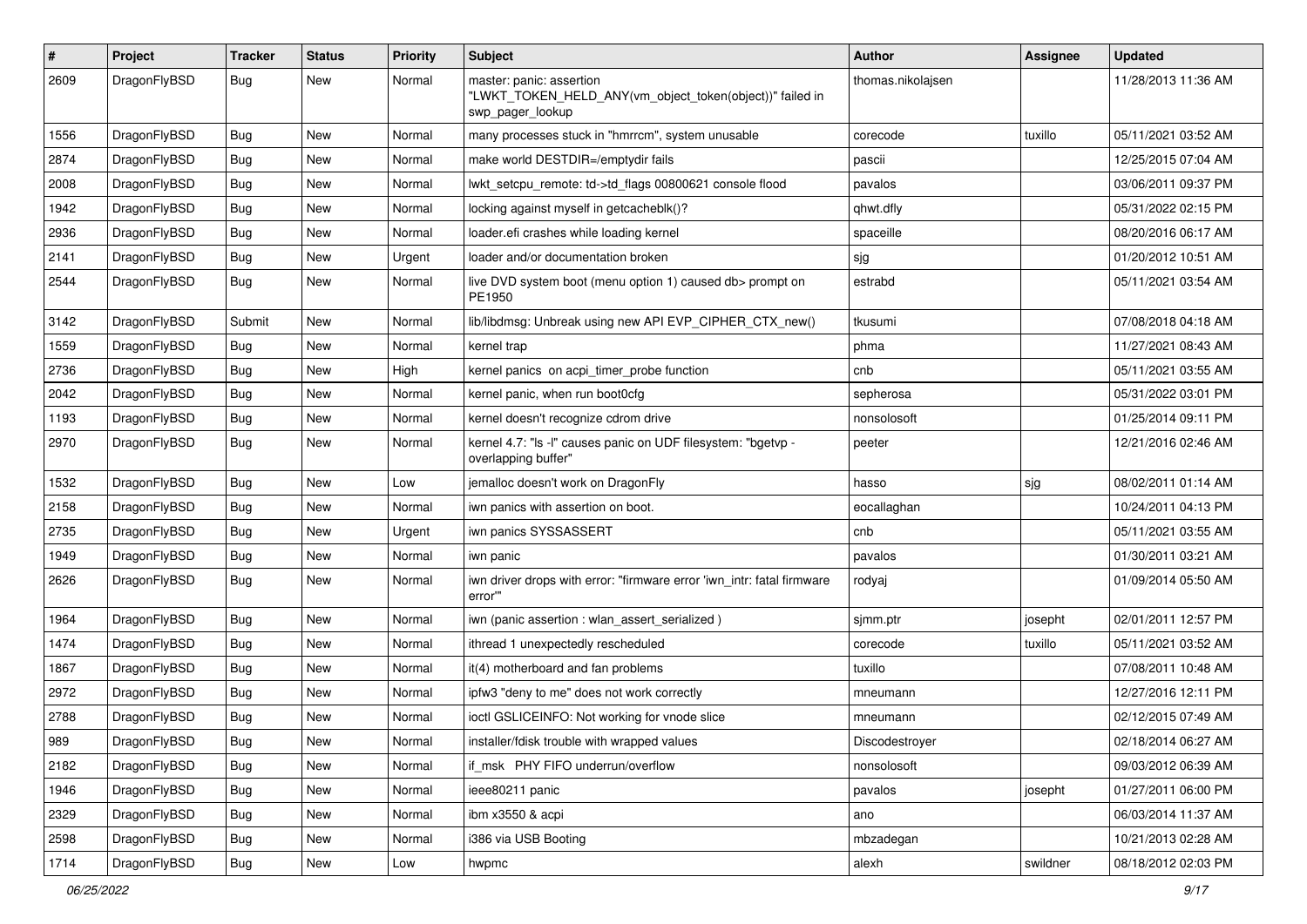| $\sharp$ | Project      | <b>Tracker</b> | <b>Status</b> | <b>Priority</b> | <b>Subject</b>                                                                                | Author            | <b>Assignee</b> | <b>Updated</b>      |
|----------|--------------|----------------|---------------|-----------------|-----------------------------------------------------------------------------------------------|-------------------|-----------------|---------------------|
| 2140     | DragonFlyBSD | Bug            | <b>New</b>    | High            | hammer_io_delallocate panic with 'duplicate entry' message                                    | ttw               |                 | 10/07/2011 12:22 PM |
| 3316     | DragonFlyBSD | Bug            | <b>New</b>    | Normal          | hammer2_dirent_create() allows creating >1 dirents with the same<br>name                      | tkusumi           |                 | 06/05/2022 12:35 PM |
| 3312     | DragonFlyBSD | Submit         | <b>New</b>    | Normal          | hammer2: redundant chain modify after chain creation                                          | tkusumi           |                 | 05/15/2022 01:35 PM |
| 2857     | DragonFlyBSD | Bug            | <b>New</b>    | Normal          | hammer stalls via bitcoin-qt                                                                  | tkusumi           |                 | 11/30/2015 06:52 AM |
| 2552     | DragonFlyBSD | <b>Bug</b>     | <b>New</b>    | Low             | hammer recovery should indicate progress                                                      | phma              |                 | 05/03/2013 12:13 AM |
| 1984     | DragonFlyBSD | <b>Bug</b>     | New           | Normal          | hammer mount fails after crash - HAMMER: FIFO record bad head<br>signature                    | thomas.nikolajsen |                 | 03/08/2011 06:57 PM |
| 2809     | DragonFlyBSD | Bug            | <b>New</b>    | Normal          | hammer mirror-stream                                                                          | masu              |                 | 04/10/2015 12:33 AM |
| 2123     | DragonFlyBSD | <b>Bug</b>     | <b>New</b>    | Normal          | hammer is losing files                                                                        | schmir            |                 | 08/30/2011 07:56 PM |
| 2387     | DragonFlyBSD | Bug            | <b>New</b>    | Normal          | hammer ignores -t during dedup                                                                | phma              |                 | 06/17/2012 12:30 PM |
| 2526     | DragonFlyBSD | Bug            | <b>New</b>    | Normal          | hammer cleanup doesn't run on first day of DST                                                | pavalos           |                 | 10/18/2016 05:28 PM |
| 1943     | DragonFlyBSD | Bug            | <b>New</b>    | Normal          | hammer assertion panic                                                                        | peter             |                 | 12/27/2010 12:45 AM |
| 2124     | DragonFlyBSD | <b>Bug</b>     | <b>New</b>    | Normal          | getty repeating too quickly on port /dev/ttyv0                                                | sgeorge.ml        |                 | 09/01/2011 04:28 AM |
| 3222     | DragonFlyBSD | Bug            | <b>New</b>    | Normal          | gcc - undefined reference to '__atomic_load' (missing libatomic?)                             | mneumann          |                 | 02/08/2020 02:45 AM |
| 3041     | DragonFlyBSD | Submit         | <b>New</b>    | Normal          | firmware: Remove embedding of multiple images in one module.                                  | Anonymous         |                 | 12/25/2020 02:15 AM |
| 2790     | DragonFlyBSD | Submit         | New           | Low             | filedesc softrefs increment code factoring                                                    | dclink            |                 | 02/21/2015 04:00 AM |
| 2806     | DragonFlyBSD | Bug            | <b>New</b>    | Normal          | failed to configure a link-local address on ath0 (errno = 22)                                 | Chingyuan         |                 | 05/25/2021 01:00 AM |
| 2886     | DragonFlyBSD | <b>Bug</b>     | <b>New</b>    | Normal          | dragonfly mail agent: sending a testmail causes high system load                              | worf              |                 | 02/05/2016 05:53 AM |
| 1951     | DragonFlyBSD | Bug            | <b>New</b>    | Normal          | dma_timeouts at phyaddr on a good hdd                                                         | peur.neu          |                 | 01/04/2011 07:12 AM |
| 3141     | DragonFlyBSD | Bug            | New           | Normal          | dhclient blocks boot process                                                                  | rowo              |                 | 12/16/2018 11:01 AM |
| 2082     | DragonFlyBSD | Bug            | <b>New</b>    | Normal          | dfbsd 2.10.1 amd64 - mc port build error with 'bmake bin-install'                             | sun-doctor        |                 | 05/25/2011 07:18 PM |
| 1876     | DragonFlyBSD | Bug            | <b>New</b>    | Normal          | devfs in jail + logging out from console(ttyv1+) -> panic                                     | qhwt.dfly         | tuxillo         | 05/31/2022 03:24 PM |
| 2604     | DragonFlyBSD | Bug            | <b>New</b>    | Normal          | dell laptop does not boot with LATEST                                                         | isenmann          |                 | 11/20/2013 02:07 AM |
| 2917     | DragonFlyBSD | Bug            | New           | Normal          | da8: reading primary partition table: error accessing offset<br>000000000000 for 512          | liweitianux       |                 | 05/11/2021 08:43 PM |
| 3116     | DragonFlyBSD | Bug            | <b>New</b>    | Normal          | da0 detects on very big volume if to remove usb install stick and<br>reboot on Intel NUC5PPYH | dpostolov         |                 | 01/07/2018 09:40 PM |
| 2569     | DragonFlyBSD | <b>Bug</b>     | New           | Normal          | ctime NFS                                                                                     | ferney            |                 | 08/11/2013 04:35 AM |
| 2319     | DragonFlyBSD | <b>Bug</b>     | New           | Normal          | crypt/passwd forward compat                                                                   | c.turner1         |                 | 02/28/2012 12:39 PM |
| 2547     | DragonFlyBSD | <b>Bug</b>     | New           | High            | crashed while doing a dry run of pkg_rolling-replace                                          | phma              |                 | 04/18/2013 10:40 PM |
| 3110     | DragonFlyBSD | <b>Bug</b>     | New           | Normal          | crash with ipfw3 under load                                                                   | bnegre82          |                 | 12/09/2017 06:22 AM |
| 2621     | DragonFlyBSD | Bug            | New           | Normal          | core dump using cdrom                                                                         | nonsolosoft       |                 | 12/27/2013 12:43 AM |
| 2712     | DragonFlyBSD | <b>Bug</b>     | New           | Normal          | connect(2) returns EINVAL when retrying after ECONNREFUSED                                    | jorisgio          |                 | 08/14/2014 05:31 PM |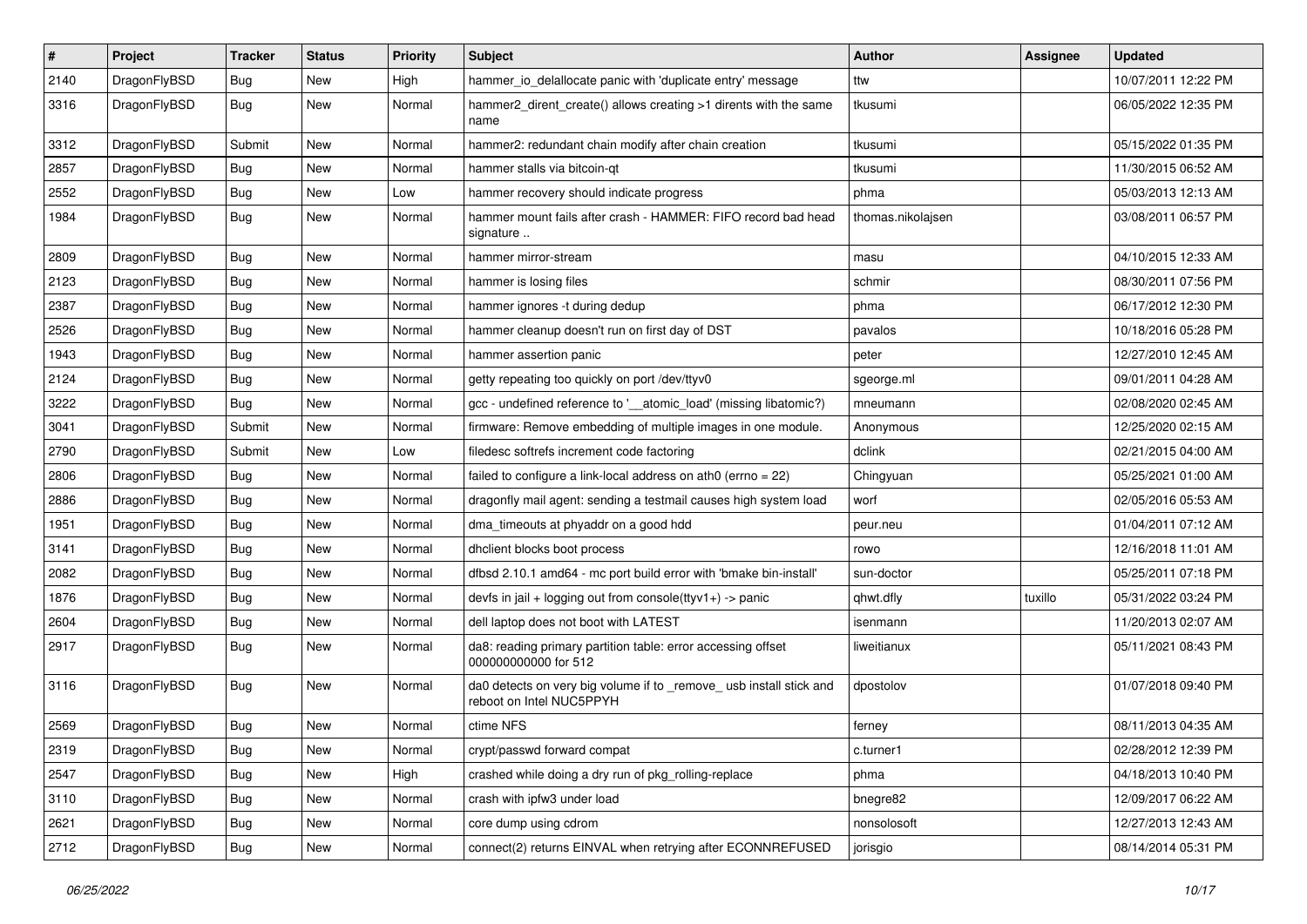| #    | Project      | <b>Tracker</b> | <b>Status</b> | <b>Priority</b> | Subject                                                                                         | Author            | Assignee | <b>Updated</b>      |
|------|--------------|----------------|---------------|-----------------|-------------------------------------------------------------------------------------------------|-------------------|----------|---------------------|
| 2389 | DragonFlyBSD | Bug            | <b>New</b>    | Normal          | computer crashed while listing processes                                                        | phma              |          | 06/18/2012 02:49 PM |
| 3240 | DragonFlyBSD | Bug            | <b>New</b>    | High            | compile error because of openssl with /usr/dports/security/rhash<br>for mysql 8 install         | <b>UlasSAYGIN</b> |          | 06/04/2020 08:05 AM |
| 2924 | DragonFlyBSD | <b>Bug</b>     | <b>New</b>    | Normal          | cat -v fails to tag characters in extended table with M- prefix with<br>some locales            | sevan             |          | 07/11/2016 07:18 AM |
| 2531 | DragonFlyBSD | Bug            | <b>New</b>    | Normal          | camcontrol fails to disable APM                                                                 | m.lombardi85      |          | 03/23/2013 12:28 PM |
| 2882 | DragonFlyBSD | Bug            | <b>New</b>    | Low             | bridge sends packets from individual interfaces                                                 | arcade@b1t.name   |          | 01/09/2016 12:43 PM |
| 3006 | DragonFlyBSD | Bug            | New           | Normal          | boot0cfg: panic in kern_udev.c in function _udev_dict_set_cstr when<br>installing in VirtualBox | MichiGreat        |          | 04/01/2017 02:22 PM |
| 2680 | DragonFlyBSD | Bug            | <b>New</b>    | Low             | boot0cfg update makes box unbootable                                                            | herrgard          |          | 06/10/2014 06:02 AM |
| 1525 | DragonFlyBSD | Bug            | <b>New</b>    | Normal          | boehm-gc problems                                                                               | hasso             |          | 10/13/2012 07:13 PM |
| 1442 | DragonFlyBSD | Bug            | <b>New</b>    | Normal          | blocking SIGSEGV and triggering a segment violation produces an<br>all CPU consuming process    | corecode          | tuxillo  | 05/11/2021 03:52 AM |
| 1246 | DragonFlyBSD | Bug            | <b>New</b>    | Normal          | bad resolution (monitor desync) with livedvd                                                    | Przem0l           |          | 02/18/2014 06:29 AM |
| 3143 | DragonFlyBSD | Bug            | <b>New</b>    | Normal          | assertion "0" failed in hammer2_inode_xop_chain_sync                                            | cbin              |          | 07/18/2018 12:50 PM |
| 2306 | DragonFlyBSD | Bug            | <b>New</b>    | Normal          | a crash starts the kernel debugger in text mode, but just reboots in<br>X                       | phma              |          | 02/11/2012 08:02 PM |
| 2115 | DragonFlyBSD | Bug            | <b>New</b>    | Normal          | [msk] system freeze after receive some paquet                                                   | bsdsx             |          | 08/22/2011 10:22 AM |
| 2878 | DragonFlyBSD | Bug            | <b>New</b>    | Low             | [fix] CCVER problem when using clang and cpu extensions<br>(intrinsics)                         | arcade@b1t.name   |          | 06/24/2016 04:25 AM |
| 2122 | DragonFlyBSD | Submit         | <b>New</b>    | Normal          | [Review] Fixes to the VFS layer                                                                 | ftigeot           |          | 05/31/2022 03:25 PM |
| 2098 | DragonFlyBSD | Submit         | New           | Normal          | [PATCH] correct ath man page example<br>(/usr/src/share/man/man4/ath.4)                         | nobody            |          | 11/15/2011 12:27 AM |
| 3226 | DragonFlyBSD | Bug            | <b>New</b>    | Normal          | Xorg freezes in vm: thread stuck in "objtrm1"                                                   | peeter            |          | 04/08/2020 02:10 AM |
| 2311 | DragonFlyBSD | Bug            | <b>New</b>    | Normal          | Xorg crash having something to do with drm                                                      | phma              |          | 02/22/2012 09:59 AM |
| 2808 | DragonFlyBSD | Bug            | <b>New</b>    | Normal          | X freeze by switching between X and VT - results in black screen                                | lukesky333        |          | 05/11/2021 03:55 AM |
| 3284 | DragonFlyBSD | Bug            | <b>New</b>    | Normal          | Wrong towlower() result for U+038A                                                              | bhaible           |          | 07/10/2021 03:34 AM |
| 3302 | DragonFlyBSD | <b>Bug</b>     | New           | Normal          | Will not boot on System76 Lemur Pro (lemp10)                                                    | piecuch           |          | 11/03/2021 10:21 AM |
| 2125 | DragonFlyBSD | Bug            | <b>New</b>    | Normal          | Weird garbage in dmesg                                                                          | herrgard          |          | 08/30/2011 08:04 PM |
| 341  | DragonFlyBSD | Bug            | <b>New</b>    | Normal          | Vinum erroneously repors devices as busy                                                        | corecode          | swildner | 01/21/2012 04:50 AM |
| 2622 | DragonFlyBSD | Bug            | <b>New</b>    | Normal          | VAIO FIT15E fn keys support                                                                     | nonsolosoft       |          | 12/31/2013 01:31 AM |
| 3154 | DragonFlyBSD | Submit         | New           | Normal          | Update serial handling in bootloader                                                            | ddegroot          | dillon   | 11/06/2018 11:21 PM |
| 2316 | DragonFlyBSD | Bug            | New           | Normal          | Ungraceful invalid password handling for adding a new user in the<br>installer                  | rune              |          | 04/27/2012 11:23 PM |
| 2675 | DragonFlyBSD | Bug            | New           | Low             | Ultimate N WiFi Link 5300 get iwn_intr: fatal firmware error on 5GHz                            | revuwa            |          | 05/11/2021 04:07 AM |
| 2061 | DragonFlyBSD | <b>Bug</b>     | New           | Normal          | USB keyboard boot panic                                                                         | sjg               |          | 05/04/2012 12:20 AM |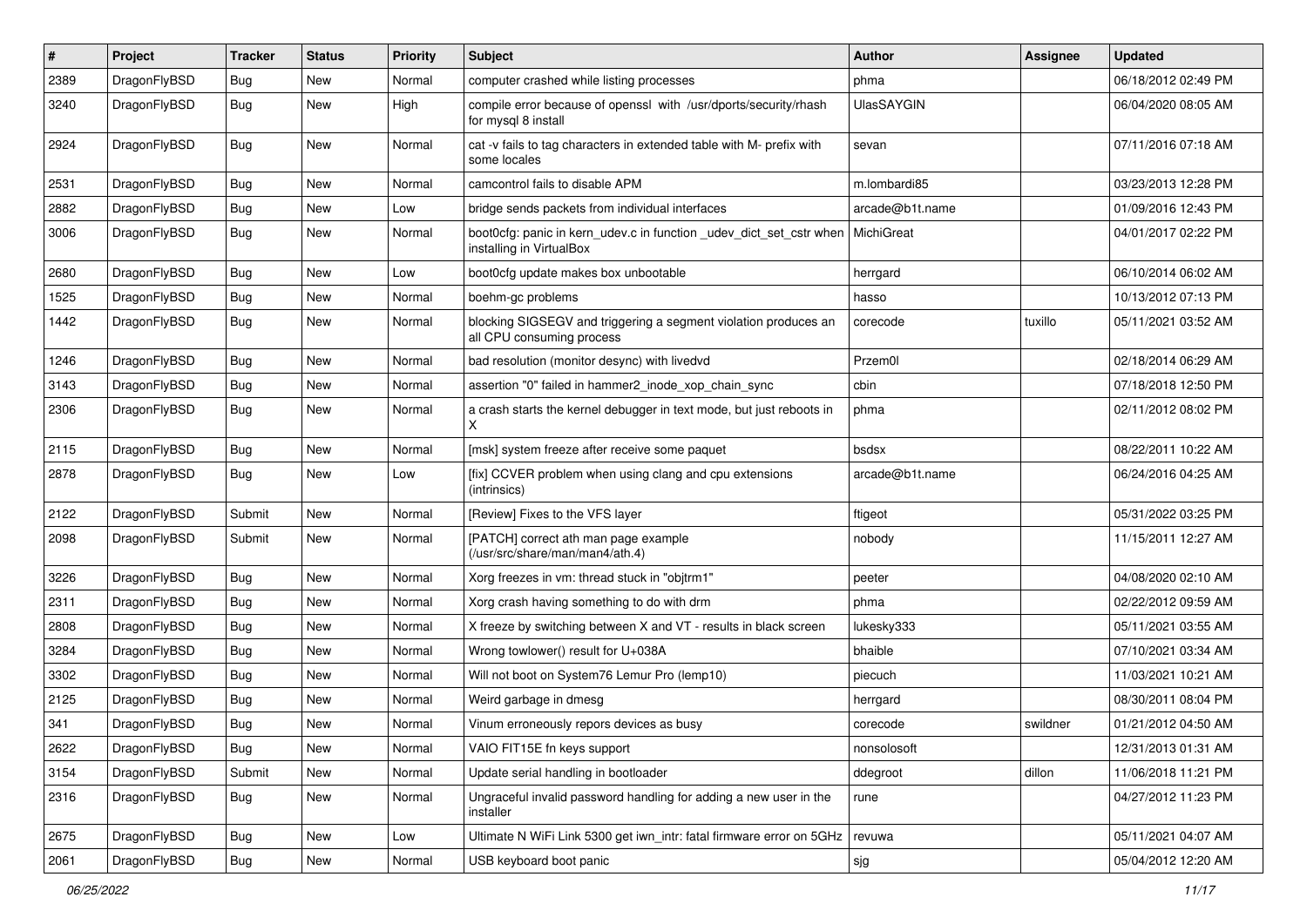| $\sharp$ | Project      | <b>Tracker</b> | <b>Status</b> | <b>Priority</b> | <b>Subject</b>                                                                                                                                           | Author          | Assignee | <b>Updated</b>      |
|----------|--------------|----------------|---------------|-----------------|----------------------------------------------------------------------------------------------------------------------------------------------------------|-----------------|----------|---------------------|
| 2077     | DragonFlyBSD | Bug            | <b>New</b>    | Normal          | USB devices conflicting                                                                                                                                  | srussell        |          | 05/17/2011 05:12 PM |
| 2802     | DragonFlyBSD | Bug            | <b>New</b>    | Normal          | USB Wifi urtwn0 crash from cd boot                                                                                                                       | opvalues        |          | 03/10/2015 01:07 AM |
| 3139     | DragonFlyBSD | <b>Bug</b>     | New           | Normal          | USB Mouse Does Not Work in DragonflyBSD guest on VirtualBox                                                                                              | chiguy1256      |          | 06/24/2018 10:14 PM |
| 2822     | DragonFlyBSD | Bug            | New           | Normal          | USB 3.0 stick throws "reading primary partition table: error<br>accessing offset 000[] for 152" error, while the stick works on any<br>other OS I tested | revuwa          | profmakx | 06/29/2015 05:56 AM |
| 3311     | DragonFlyBSD | <b>Bug</b>     | <b>New</b>    | Low             | TrueCrypt support may cause kernel crash                                                                                                                 | arcade@b1t.name |          | 04/29/2022 06:19 AM |
| 2153     | DragonFlyBSD | Bug            | New           | Normal          | Too many unuseful warnings at boot                                                                                                                       | juanfra684      |          | 10/18/2011 10:16 PM |
| 2371     | DragonFlyBSD | Bug            | <b>New</b>    | Normal          | Timezone problem with America/Sao Paulo                                                                                                                  | raitech         |          | 05/17/2012 01:42 PM |
| 1982     | DragonFlyBSD | Bug            | <b>New</b>    | Low             | There is no linuxulator on x86-64                                                                                                                        | herrgard        |          | 05/31/2022 02:25 PM |
| 2820     | DragonFlyBSD | Bug            | <b>New</b>    | Normal          | TP-Link USB Wi-Fi adapter cannot be reattached to the system                                                                                             | shamaz          |          | 05/22/2015 09:45 PM |
| 3157     | DragonFlyBSD | Bug            | <b>New</b>    | Normal          | TP-Link UE300 not working in 5.2-RELEASE                                                                                                                 | tuxillo         |          | 11/15/2018 02:08 PM |
| 2308     | DragonFlyBSD | Bug            | New           | Normal          | System freeze when unloading snd hda                                                                                                                     | jaydg           |          | 02/19/2012 07:15 AM |
| 1884     | DragonFlyBSD | Bug            | New           | Normal          | System completely freezes while listening music (devbuf: malloc<br>limit exceeded)                                                                       | shamaz          |          | 01/24/2011 05:00 PM |
| 2529     | DragonFlyBSD | Bug            | <b>New</b>    | Low             | Sundance network adapter is not detected and attached                                                                                                    | kworr           |          | 03/25/2013 02:29 AM |
| 1313     | DragonFlyBSD | Bug            | New           | Low             | Signal code in kernel needs major overhaul (signal queues,<br>si code, si addr)                                                                          | hasso           |          | 05/11/2021 04:00 AM |
| 2094     | DragonFlyBSD | Bug            | <b>New</b>    | Normal          | Segfault when gdb printing backtrace from core dump                                                                                                      | greenrd         |          | 06/25/2011 04:14 PM |
| 3278     | DragonFlyBSD | Bug            | New           | Normal          | Second screen image is distorted                                                                                                                         | arcade@b1t.name |          | 07/10/2021 03:36 AM |
| 3243     | DragonFlyBSD | Bug            | <b>New</b>    | Normal          | SMART status not reported properly for SSD disks                                                                                                         | daftaupe        |          | 09/09/2020 11:03 PM |
| 1194     | DragonFlyBSD | Bug            | <b>New</b>    | Normal          | SCSI errors while trying to copy photos from my camera                                                                                                   | elekktretterr   |          | 01/14/2015 04:39 PM |
| 2587     | DragonFlyBSD | Bug            | <b>New</b>    | Normal          | SATA DVD writer not detected by DragonFly                                                                                                                | srussell        |          | 09/04/2020 08:55 AM |
| 2095     | DragonFlyBSD | Bug            | New           | Low             | Running installer post-install: Unsupported DFUI transport "                                                                                             | greenrd         |          | 06/26/2011 09:20 AM |
| 3300     | DragonFlyBSD | Bug            | New           | Normal          | Running Xvnc from TigerVNC package through the INETD daemon<br>in TCP WAIT mode fails hard                                                               | adrian          |          | 01/08/2022 04:25 AM |
| 3029     | DragonFlyBSD | Bug            | <b>New</b>    | Normal          | Running DflyBSD 4.8 on FreeBSD bhyve as a guest                                                                                                          | iron            |          | 05/13/2022 04:33 AM |
| 3298     | DragonFlyBSD | Bug            | New           | Normal          | Running "w" and having logged in via XDM through VNC, "w" prints<br>an extra error message                                                               | piecuch         |          | 10/25/2021 09:16 AM |
| 2629     | DragonFlyBSD | <b>Bug</b>     | New           | Normal          | Replace gcc44 with llvm34, clang34, and libc++                                                                                                           | tuxillo         |          | 06/02/2014 02:30 PM |
| 2933     | DragonFlyBSD | Submit         | New           | Normal          | Remove unix domain socket support from cat(1)                                                                                                            | sevan           |          | 08/01/2016 08:10 PM |
| 2509     | DragonFlyBSD | <b>Bug</b>     | New           | Normal          | Redefinition of DIRBLKSIZ in restore(8)                                                                                                                  | swildner        |          | 06/04/2022 04:40 AM |
| 3134     | DragonFlyBSD | <b>Bug</b>     | New           | Normal          | RFC 3021 (/31 networks) appear to be unsupported                                                                                                         | jailbird        |          | 05/16/2018 11:03 PM |
| 2881     | DragonFlyBSD | <b>Bug</b>     | New           | Normal          | Pulseaudio hangs/resets system when starting X11                                                                                                         | mneumann        |          | 01/09/2016 03:08 AM |
| 3117     | DragonFlyBSD | <b>Bug</b>     | New           | Normal          | Problem with colours if "intel" video-driver used                                                                                                        | dpostolov       |          | 01/07/2018 11:35 PM |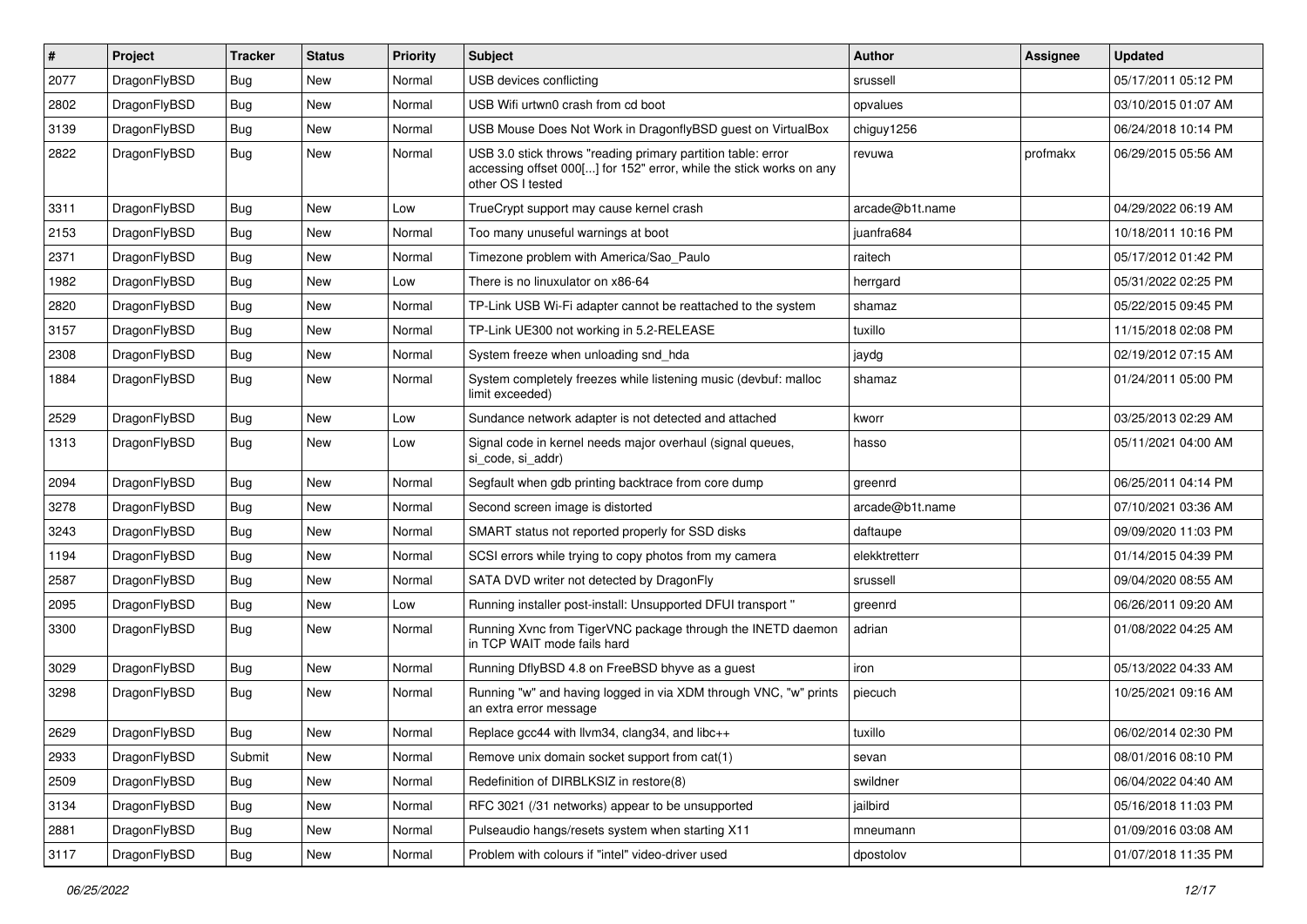| $\vert$ # | Project      | <b>Tracker</b> | <b>Status</b> | <b>Priority</b> | <b>Subject</b>                                                                                | Author        | Assignee | <b>Updated</b>      |
|-----------|--------------|----------------|---------------|-----------------|-----------------------------------------------------------------------------------------------|---------------|----------|---------------------|
| 2020      | DragonFlyBSD | Bug            | <b>New</b>    | Low             | Port brcm80211 driver from Linux to DragonFly BSD                                             | studer        |          | 03/05/2011 10:54 PM |
| 2092      | DragonFlyBSD | <b>Bug</b>     | <b>New</b>    | Normal          | Panic: Bad link elm 0x next->prev != elm                                                      | masterblaster | dillon   | 12/04/2011 12:49 PM |
| 2641      | DragonFlyBSD | <b>Bug</b>     | <b>New</b>    | Normal          | Panic when loading natapci as module                                                          | tuxillo       |          | 05/11/2021 03:54 AM |
| 1873      | DragonFlyBSD | Bug            | <b>New</b>    | Normal          | Panic upon usb mouse detach and reattaching                                                   | rumcic        |          | 02/01/2011 09:53 AM |
| 1939      | DragonFlyBSD | Bug            | <b>New</b>    | Normal          | Panic on nightly build and stress test box                                                    | lentferj      |          | 12/18/2010 08:41 AM |
| 2071      | DragonFlyBSD | Bug            | New           | High            | Panic on assertion: $(int)(flag->seq - seq) > 0$ in hammer flusher flush<br>after inode error | vsrinivas     |          | 06/12/2011 07:59 AM |
| 2812      | DragonFlyBSD | Bug            | <b>New</b>    | Normal          | Panic on Intel DE3815TYKHE                                                                    | tmorp         |          | 05/14/2015 03:14 PM |
| 3199      | DragonFlyBSD | Bug            | <b>New</b>    | Normal          | PFS label not found panic                                                                     | tse           |          | 08/21/2019 03:51 AM |
| 3101      | DragonFlyBSD | Bug            | <b>New</b>    | Low             | PFI CGI install not working in dragonflybsd 5.0.1 USB install                                 | bnegre82      |          | 05/11/2021 04:14 AM |
| 2161      | DragonFlyBSD | <b>Bug</b>     | <b>New</b>    | Normal          | Outdated xorg.conf file gets installed into etc and screws up mouse                           | eocallaghan   |          | 10/27/2011 01:51 PM |
| 2828      | DragonFlyBSD | Bug            | <b>New</b>    | High            | On AMD APUs and Bulldozer CPUs, the machdep.cpu_idle_hlt<br>sysctl should be 3 by default     | vadaszi       | vadaszi  | 05/11/2021 04:07 AM |
| 2051      | DragonFlyBSD | Bug            | New           | Normal          | No ipv6 lan route entry created on 2.10                                                       | ftigeot       |          | 04/21/2011 10:37 AM |
| 1774      | DragonFlyBSD | Bug            | <b>New</b>    | Normal          | New IP header cleanup branch available for testing                                            | dillon        |          | 05/15/2022 10:59 AM |
| 679       | DragonFlyBSD | Bug            | <b>New</b>    | Low             | Netgraph backward compatibility for old *LEN constants                                        | nant          | nant     | 02/18/2014 05:45 AM |
| 2496      | DragonFlyBSD | Bug            | <b>New</b>    | Normal          | NTFS malloc limit exceeded                                                                    | plasmob       | tuxillo  | 02/19/2013 08:47 AM |
| 1695      | DragonFlyBSD | Bug            | <b>New</b>    | Normal          | NFS-related system breakdown                                                                  | Anonymous     |          | 04/10/2014 12:35 AM |
| 1463      | DragonFlyBSD | <b>Bug</b>     | <b>New</b>    | Normal          | Mountroot before drives are initialized                                                       | elekktretterr |          | 12/07/2010 01:30 PM |
| 2887      | DragonFlyBSD | Bug            | <b>New</b>    | Low             | Missing extattr_namespace_to_string and<br>extattr_string_to_namespace functions              | rubenk        |          | 02/06/2016 05:09 AM |
| 3165      | DragonFlyBSD | Bug            | <b>New</b>    | Normal          | Looping at boot time                                                                          | gop           |          | 12/28/2018 01:04 PM |
| 2004      | DragonFlyBSD | <b>Bug</b>     | <b>New</b>    | Normal          | LWKT WAIT IPIQ panic                                                                          | steve         |          | 03/08/2011 05:46 PM |
| 1899      | DragonFlyBSD | Bug            | <b>New</b>    | Normal          | Keyboard doesn't work                                                                         | fransm        |          | 05/15/2022 03:32 PM |
| 3218      | DragonFlyBSD | Bug            | <b>New</b>    | Normal          | Kernel panics are not sent to comconsole when booted over EFI                                 | mqudsi        |          | 12/02/2019 08:52 PM |
| 2421      | DragonFlyBSD | Bug            | <b>New</b>    | High            | Kernel panic: vm fault: page 0xc0f70000 not busy!                                             | lentferj      |          | 10/03/2012 08:16 AM |
| 2052      | DragonFlyBSD | <b>Bug</b>     | New           | Normal          | Kernel panic: CPU APIC ID out of range                                                        | Anonymous     |          | 05/02/2011 11:06 AM |
| 3129      | DragonFlyBSD | Bug            | <b>New</b>    | High            | Kernel panic with 5.2.0 on A2SDi-4C-HLN4F                                                     | stateless     |          | 04/24/2018 12:50 AM |
| 3224      | DragonFlyBSD | Bug            | <b>New</b>    | Normal          | Kernel panic when trying to ping6                                                             | zhtw          |          | 03/08/2020 08:55 AM |
| 3235      | DragonFlyBSD | Bug            | <b>New</b>    | Normal          | Kernel panic in devfs vnops.c                                                                 | mneumann      |          | 04/28/2020 07:00 AM |
| 2891      | DragonFlyBSD | Bug            | New           | Normal          | Kernel panic in IEEE802.11 related code                                                       | shamaz        |          | 05/29/2016 05:49 PM |
| 1594      | DragonFlyBSD | Bug            | New           | Normal          | Kernel panic during boot from Live CD on Dell E6400                                           | bodie         |          | 05/11/2021 03:54 AM |
| 3247      | DragonFlyBSD | Bug            | New           | Normal          | Kernel panic doing nothing much                                                               | phma          |          | 09/12/2020 11:40 PM |
| 2250      | DragonFlyBSD | Bug            | New           | Normal          | Kernel panic                                                                                  | adamk         |          | 11/23/2018 01:10 AM |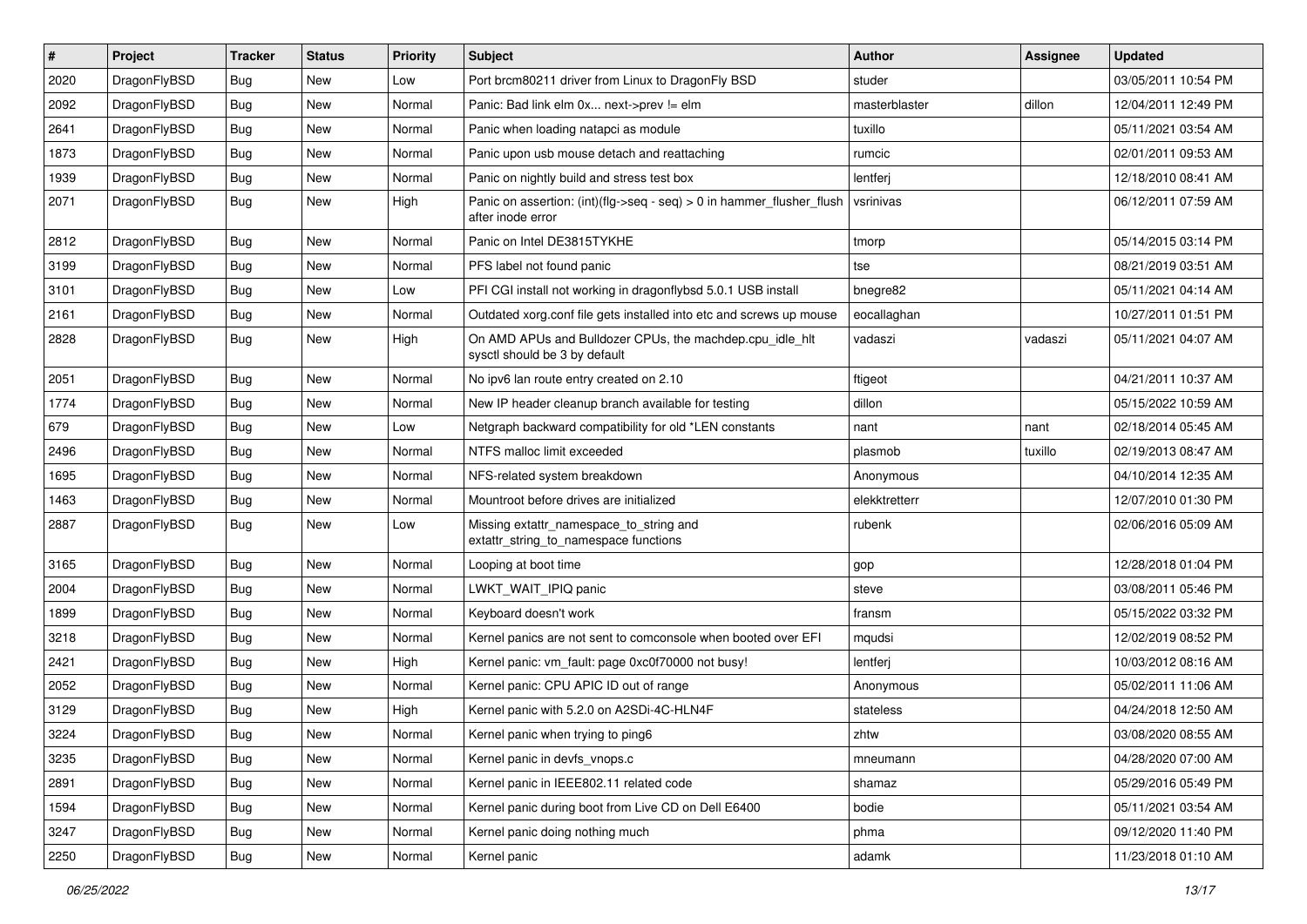| $\vert$ # | Project      | <b>Tracker</b> | <b>Status</b> | <b>Priority</b> | <b>Subject</b>                                                                                                                                              | <b>Author</b> | <b>Assignee</b> | <b>Updated</b>      |
|-----------|--------------|----------------|---------------|-----------------|-------------------------------------------------------------------------------------------------------------------------------------------------------------|---------------|-----------------|---------------------|
| 2473      | DragonFlyBSD | Bug            | New           | Normal          | Kernel crash when trying to up the wpi0 device (Dfly<br>v3.3.0.758.g47388-DEVELOPMENT)                                                                      | tomaz         |                 | 02/24/2014 08:50 AM |
| 3280      | DragonFlyBSD | Bug            | New           | Normal          | KMS console and i915(4) not working in 6.0                                                                                                                  | cmusser       |                 | 07/10/2021 03:35 AM |
| 1192      | DragonFlyBSD | Submit         | <b>New</b>    | Normal          | KKASSERTs in sys/kern/uipc {msg,socket} c are too strict                                                                                                    | rumcic        |                 | 05/11/2021 04:07 AM |
| 2994      | DragonFlyBSD | <b>Bug</b>     | <b>New</b>    | Normal          | Intermittent boot hangs after git: hammer - HAMMER Version 7                                                                                                | davshao       |                 | 03/30/2017 02:06 PM |
| 3120      | DragonFlyBSD | <b>Bug</b>     | <b>New</b>    | Normal          | Intel AC 8260 firmware does not load                                                                                                                        | Vintodrimmer  |                 | 08/28/2018 03:30 AM |
| 2859      | DragonFlyBSD | Bug            | <b>New</b>    | Low             | Installer configuration menu always highlights "Select timezone", no<br>matter which step was last completed.                                               | cgag          |                 | 12/02/2015 01:54 PM |
| 2858      | DragonFlyBSD | Bug            | New           | Low             | Installer "Local or UTC" question should have "No" selected by<br>default.                                                                                  | cgag          |                 | 12/02/2015 01:18 PM |
| 1836      | DragonFlyBSD | <b>Bug</b>     | <b>New</b>    | Normal          | Incorrect TCP checksum show up in tcpdump                                                                                                                   | robgar1       |                 | 05/15/2022 11:22 AM |
| 2535      | DragonFlyBSD | Bug            | <b>New</b>    | Normal          | Imap processes apparentlt blocked on disk I/O                                                                                                               | ftigeot       |                 | 04/02/2013 09:31 AM |
| 1882      | DragonFlyBSD | Bug            | <b>New</b>    | Low             | Idea for handling new USB vendor/device codes                                                                                                               | bmk           |                 | 10/20/2010 12:15 PM |
| 696       | DragonFlyBSD | Bug            | New           | Low             | <b>IPSEC</b> recommendation                                                                                                                                 | robin_carey5  | tuxillo         | 06/02/2014 02:40 PM |
| 3215      | DragonFlyBSD | Bug            | <b>New</b>    | Normal          | Hang in tcdrain(3) after write(3)                                                                                                                           | noloader      |                 | 11/25/2019 03:08 PM |
| 2738      | DragonFlyBSD | Bug            | New           | Normal          | Hammer: Strange behavior when trying to recover old version of<br>moved file                                                                                | roland        |                 | 11/20/2014 08:02 AM |
| 2915      | DragonFlyBSD | <b>Bug</b>     | <b>New</b>    | High            | Hammer mirror-copy problem                                                                                                                                  | t dfbsd       |                 | 08/25/2016 05:28 AM |
| 3194      | DragonFlyBSD | Bug            | <b>New</b>    | High            | Hammer kernel crash on mirror-stream of PFS after upgrade<br>(assertion "cursor->flags &<br>HAMMER_CURSOR_ITERATE_CHECK" failed in<br>hammer_btree_iterate) | Anonymous     |                 | 06/29/2019 01:32 PM |
| 1907      | DragonFlyBSD | Bug            | <b>New</b>    | Normal          | Hammer crash in hammer flusher flush()                                                                                                                      | swildner      |                 | 11/11/2010 05:07 AM |
| 2852      | DragonFlyBSD | Bug            | <b>New</b>    | Normal          | Hammer File System - hangs on undo during system boot / mount -<br>will not recover on DragonFlyBSD newer than 3.6.0                                        | abale         |                 | 05/11/2021 04:07 AM |
| 2803      | DragonFlyBSD | Bug            | <b>New</b>    | Normal          | HAMMER: Warning: UNDO area too small!                                                                                                                       | ftigeot       |                 | 03/11/2015 03:42 PM |
| 3246      | DragonFlyBSD | Bug            | <b>New</b>    | Normal          | HAMMER2 unable to handle ENOSPC properly                                                                                                                    | tkusumi       |                 | 09/04/2020 11:11 AM |
| 3249      | DragonFlyBSD | Bug            | <b>New</b>    | Normal          | HAMMER2 fsync(2) not working properly                                                                                                                       | tkusumi       |                 | 09/21/2020 07:07 AM |
| 2287      | DragonFlyBSD | <b>Bug</b>     | New           | Normal          | HAMMER(ROOT) Illegal UNDO TAIL signature at<br>300000001967c000                                                                                             | y0n3t4n1      |                 | 11/07/2018 01:22 AM |
| 2863      | DragonFlyBSD | Bug            | <b>New</b>    | Normal          | HAMMER synch tid is zero                                                                                                                                    | shamaz        |                 | 12/12/2015 11:24 PM |
| 2647      | DragonFlyBSD | Bug            | <b>New</b>    | Normal          | HAMMER panic on 3.6.0                                                                                                                                       | tuxillo       |                 | 05/11/2021 03:54 AM |
| 2898      | DragonFlyBSD | Bug            | <b>New</b>    | Normal          | <b>HAMMER</b> panic                                                                                                                                         | pavalos       |                 | 11/03/2018 07:05 AM |
| 3047      | DragonFlyBSD | Bug            | New           | Normal          | <b>HAMMER critical write error</b>                                                                                                                          | samuel        |                 | 06/19/2019 09:50 AM |
| 3301      | DragonFlyBSD | <b>Bug</b>     | New           | Normal          | Gkrellm from the packages is not showing logged in users in main<br>window, logged in users always $== 0$                                                   | adrian        |                 | 01/08/2022 04:24 AM |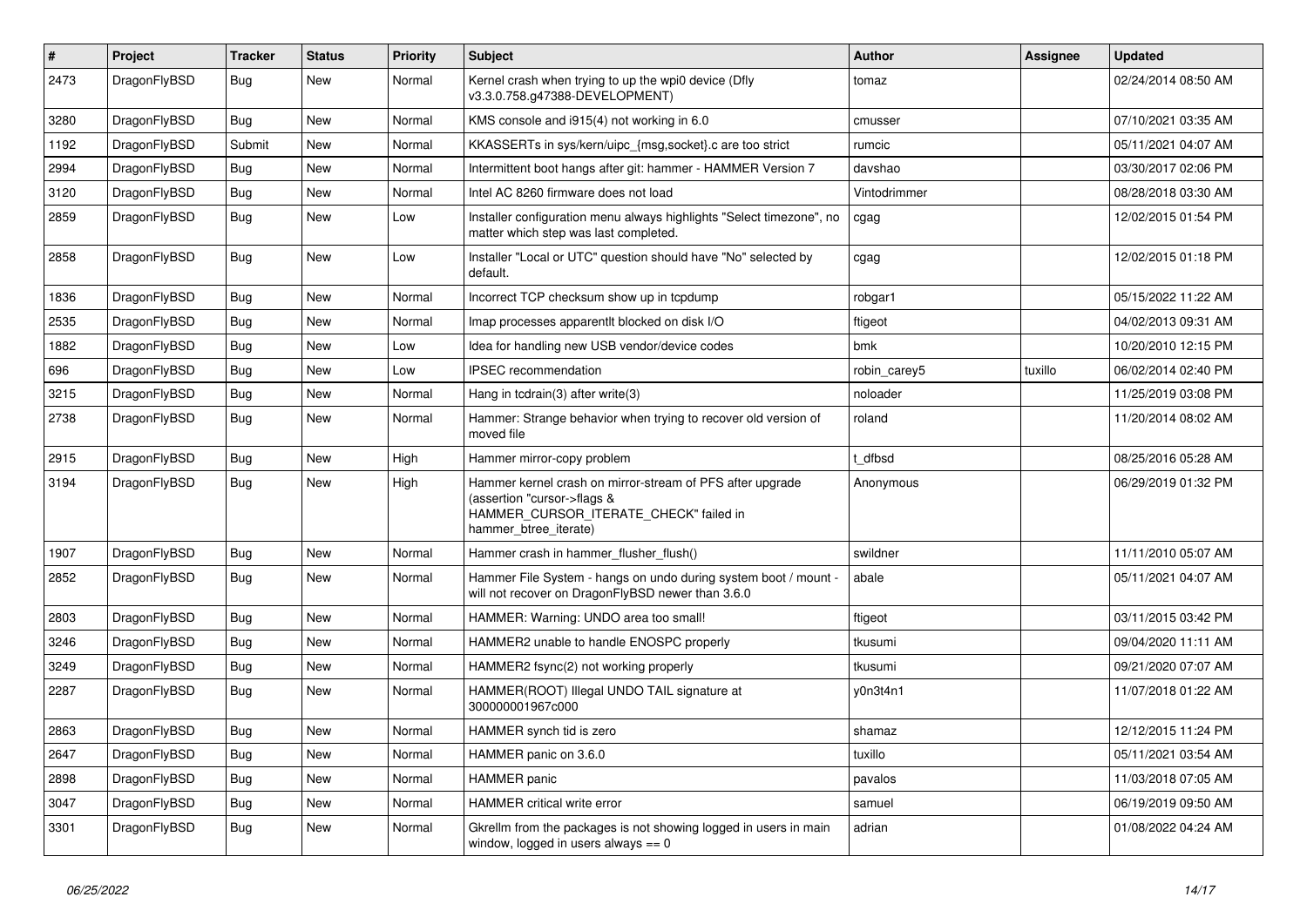| $\sharp$ | Project      | <b>Tracker</b> | <b>Status</b> | <b>Priority</b> | <b>Subject</b>                                                                               | Author        | Assignee | <b>Updated</b>      |
|----------|--------------|----------------|---------------|-----------------|----------------------------------------------------------------------------------------------|---------------|----------|---------------------|
| 2674     | DragonFlyBSD | Bug            | <b>New</b>    | Normal          | <b>GPT Support</b>                                                                           | ftigeot       |          | 12/28/2015 02:54 PM |
| 1947     | DragonFlyBSD | <b>Bug</b>     | New           | Low             | GA-880GM-UD2H (rev. 1.3) AHCI fails to detect disks at the end of<br>the RAID controller     | eocallaghan   |          | 11/27/2021 08:46 AM |
| 1877     | DragonFlyBSD | Bug            | <b>New</b>    | Normal          | Freeze during 1st hammer cleanup after new install                                           | elekktretterr |          | 05/15/2022 11:43 AM |
| 3201     | DragonFlyBSD | Submit         | <b>New</b>    | Normal          | Fixes make search display                                                                    | htse          |          | 08/20/2021 04:02 PM |
| 3266     | DragonFlyBSD | Bug            | New           | High            | Filesystems broken due to "KKASSERT(count &<br>TOK_COUNTMASK);"                              | tkusumi       |          | 03/15/2021 01:21 PM |
| 2072     | DragonFlyBSD | Bug            | <b>New</b>    | Normal          | Fatal trap 12: stopped at lwkt send ipig3                                                    | rumcic        |          | 05/17/2011 04:12 AM |
| 2799     | DragonFlyBSD | Bug            | <b>New</b>    | Normal          | Fatal trap 12 caused by moused(8) -p /dev/cual0                                              | opvalues      |          | 03/04/2015 11:01 PM |
| 3147     | DragonFlyBSD | Submit         | <b>New</b>    | Normal          | Enable headless installation                                                                 | ddegroot      |          | 10/09/2018 01:25 PM |
| 3124     | DragonFlyBSD | Bug            | <b>New</b>    | High            | DragonFlyBSD 5.0.2 with Hammer2 with UEFI install doesn't boot                               | wiesl         |          | 06/18/2019 05:07 AM |
| 3197     | DragonFlyBSD | Bug            | <b>New</b>    | Normal          | DragonFly upgrades                                                                           | tse           |          | 04/18/2020 04:18 PM |
| 2619     | DragonFlyBSD | Bug            | New           | Normal          | DragonFly 3.6 can't be installed on a 6TB volume                                             | ftigeot       |          | 02/23/2014 11:55 PM |
| 2595     | DragonFlyBSD | Bug            | New           | Normal          | DragonFly 3.4.3 crashes on SUN Blade X6250 with Qlogic ISP 2432<br>FC card                   | Turvamies     |          | 10/07/2013 11:53 AM |
| 2585     | DragonFlyBSD | Bug            | <b>New</b>    | Normal          | Dfly 3.4.3 on ESXi 5.1, HP Smart Array P410 passthrough<br>recognised, but not functioning   | yggdrasil     | swildner | 05/09/2022 08:14 AM |
| 2495     | DragonFlyBSD | Bug            | New           | High            | DFBSD v3.3.0.960.g553fe7 - ocnt != 0" failed in<br>prop_object_release                       | tuxillo       |          | 05/31/2022 04:08 PM |
| 2498     | DragonFlyBSD | Bug            | <b>New</b>    | Normal          | DFBSD v3.2.2-RELEASE - LIST_FIRST(&bp->b_dep) == NULL"<br>failed in vfs vmio release         | tuxillo       |          | 05/31/2022 04:09 PM |
| 1959     | DragonFlyBSD | Bug            | <b>New</b>    | Normal          | DFBSD v2.9.1.422.gc98f2 - Panic during boot - IPv6 and PF                                    | tuxillo       |          | 01/13/2011 03:37 AM |
| 2171     | DragonFlyBSD | Bug            | New           | Normal          | DFBSD v2.13.0.151.gdc8442 - panic: assertion "(*ptep &<br>$(PG_MANAGED PG_V)) == PG_V"$      | tuxillo       |          | 11/04/2011 05:06 PM |
| 2166     | DragonFlyBSD | Bug            | <b>New</b>    | Normal          | DFBSD v2.13.0.109.g05b9d - Strange lockups                                                   | tuxillo       |          | 10/29/2011 11:20 AM |
| 2129     | DragonFlyBSD | Bug            | <b>New</b>    | Normal          | DFBSD v2.11.0.661.gf9438 i386 - panic: lockmgr thrd_sleep                                    | tuxillo       |          | 09/05/2011 09:49 AM |
| 2084     | DragonFlyBSD | Bug            | New           | Normal          | DFBSD v2.11.0.242.g4d317 - panic: zone: entry not free                                       | tuxillo       |          | 07/03/2012 01:23 AM |
| 2078     | DragonFlyBSD | Bug            | New           | Normal          | DFBSD i386 v2.11.0.201.g3ed2f - Panic during installworld into a<br>vn0 device               | tuxillo       |          | 05/19/2011 07:50 PM |
| 2283     | DragonFlyBSD | Bug            | <b>New</b>    | Normal          | DFBSD DragonFly v2.13.0.957.g4f459 - pmap_release: page<br>should already be gone 0xc27120bc | tuxillo       |          | 01/23/2012 03:03 AM |
| 1198     | DragonFlyBSD | <b>Bug</b>     | New           | High            | DDB loops panic in db_read_bytes                                                             | corecode      | tuxillo  | 05/11/2021 03:51 AM |
| 3208     | DragonFlyBSD | Bug            | New           | Normal          | Crash related to nfsd                                                                        | tse           |          | 06/11/2020 05:52 AM |
| 2444     | DragonFlyBSD | <b>Bug</b>     | New           | Normal          | Crash during Hammer overnight cleanup                                                        | justin        |          | 11/04/2012 07:58 AM |
| 3281     | DragonFlyBSD | <b>Bug</b>     | New           | Normal          | Crash after leaving unattended for a while                                                   | bhaible       |          | 07/10/2021 03:32 AM |
| 1916     | DragonFlyBSD | <b>Bug</b>     | New           | Normal          | Constant crashes on x86_64 with UFS                                                          | lentferj      |          | 11/21/2010 07:40 PM |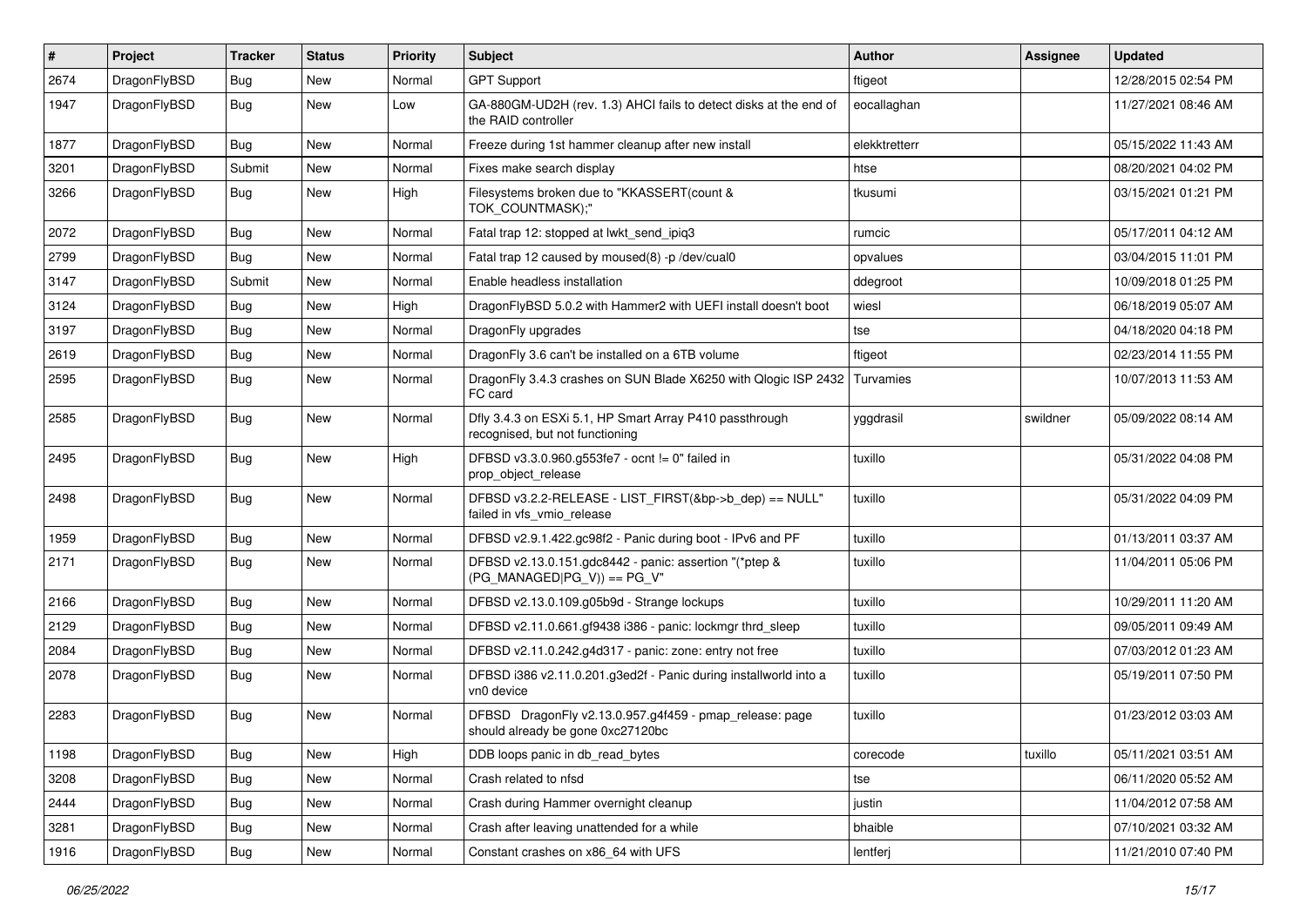| #    | Project      | <b>Tracker</b> | <b>Status</b> | <b>Priority</b> | Subject                                                                                          | <b>Author</b> | Assignee  | <b>Updated</b>      |
|------|--------------|----------------|---------------|-----------------|--------------------------------------------------------------------------------------------------|---------------|-----------|---------------------|
| 2611 | DragonFlyBSD | Bug            | New           | Normal          | Change in IP address results in network not working                                              | phma          |           | 12/05/2013 07:55 PM |
| 1961 | DragonFlyBSD | <b>Bug</b>     | <b>New</b>    | Normal          | Can't create dump from DDB                                                                       | shamaz        |           | 01/29/2011 09:02 PM |
| 3313 | DragonFlyBSD | Bug            | <b>New</b>    | Normal          | Can't boot from my live USB at all. The kernel loading process<br>hangs.                         | rempas        |           | 06/03/2022 12:16 AM |
| 1786 | DragonFlyBSD | Bug            | <b>New</b>    | Normal          | Calling NULL function pointer initiates panic loop                                               | sjg           |           | 10/11/2010 05:28 PM |
| 2210 | DragonFlyBSD | Bug            | <b>New</b>    | Normal          | Bugtracker cannot assign default project for new users                                           | ahuete.devel  |           | 11/17/2011 11:30 AM |
| 1430 | DragonFlyBSD | Bug            | <b>New</b>    | Normal          | Buggy w(1)?                                                                                      | hasso         | alexh     | 11/24/2010 08:09 AM |
| 2870 | DragonFlyBSD | Bug            | <b>New</b>    | High            | Broken text and icons when glamor acceleration is used                                           | 375gnu        | ftigeot   | 01/31/2016 12:13 AM |
| 3314 | DragonFlyBSD | Bug            | New           | Normal          | Bring virtio console(4) from FreeBSD                                                             | tuxillo       | tuxillo   | 05/29/2022 08:24 AM |
| 2630 | DragonFlyBSD | Bug            | <b>New</b>    | Normal          | Bring in latest iconv fixes from FreeBSD10 as well as csmapper<br>updates                        | tuxillo       |           | 05/11/2021 03:54 AM |
| 2434 | DragonFlyBSD | Bug            | <b>New</b>    | Normal          | BTX Halted - Boot fails on USB/GUI                                                               | lucmv         |           | 10/17/2012 08:12 PM |
| 1975 | DragonFlyBSD | Bug            | <b>New</b>    | Normal          | Applications seg fault in select() and poll()                                                    | rumcic        |           | 05/31/2022 02:58 PM |
| 2430 | DragonFlyBSD | <b>Bug</b>     | <b>New</b>    | Normal          | Alternate Password Hash method                                                                   | robin.carey1  |           | 10/07/2012 06:28 AM |
| 2921 | DragonFlyBSD | Submit         | <b>New</b>    | Normal          | Allow moused to accept userland mouse events                                                     | tautolog      |           | 05/11/2021 04:08 AM |
| 3189 | DragonFlyBSD | Bug            | <b>New</b>    | Normal          | Allow DragonFly Mail Agent to accept an alternate config via<br>command line switch              | iang          |           | 08/16/2021 12:42 AM |
| 2423 | DragonFlyBSD | <b>Bug</b>     | <b>New</b>    | Urgent          | After multiple panics/locks, hitting KKASSERT in<br>hammer init cursor                           | rumcic        |           | 09/18/2012 02:28 AM |
| 3276 | DragonFlyBSD | Submit         | <b>New</b>    | Normal          | Add option controlling whether gpt expand expands the last partition<br>(needs testing)          | falsifian     |           | 07/10/2021 03:35 AM |
| 3227 | DragonFlyBSD | Submit         | <b>New</b>    | Normal          | Add HAMMER2 instructions in the installation medium README                                       | daftaupe      |           | 03/26/2020 03:34 PM |
| 3135 | DragonFlyBSD | Submit         | <b>New</b>    | Normal          | Add EVFILT_RECV and EVFILT_SEND                                                                  | tautolog      |           | 05/25/2018 09:59 PM |
| 1923 | DragonFlyBSD | Bug            | <b>New</b>    | Normal          | Abysmal NFS performance with IPv6                                                                | ftigeot       |           | 12/05/2010 09:34 PM |
| 2568 | DragonFlyBSD | Bug            | New           | Normal          | AHCI panic                                                                                       | josepht       |           | 06/07/2013 05:52 PM |
| 3107 | DragonFlyBSD | Bug            | <b>New</b>    | Low             | ACPI interrupt storm when loading i915 on Lenovo T460                                            | oyvinht       |           | 07/15/2020 07:01 AM |
| 2117 | DragonFlyBSD | Bug            | New           | High            | ACPI and/or bce(4) problem with 2.11.0.673.g0d557 on HP DL380<br>G6                              | pauska        |           | 08/22/2011 10:15 AM |
| 2816 | DragonFlyBSD | Bug            | New           | Normal          | A multitasking process being debugged can get stuck                                              | phma          |           | 05/19/2015 03:57 AM |
| 2138 | DragonFlyBSD | Bug            | <b>New</b>    | Normal          | > 100% CPU usage                                                                                 | robin.carey1  |           | 09/26/2011 12:20 PM |
| 2688 | DragonFlyBSD | <b>Bug</b>     | <b>New</b>    | Normal          | 67613368bdda7 Fix wrong checks for U4B presence Asrock Z77M<br>difficulty detecting USB keyboard | davshao       |           | 06/28/2014 07:08 PM |
| 2825 | DragonFlyBSD | <b>Bug</b>     | <b>New</b>    | High            | 3x dhclient = hanging system (objcache exhausted)                                                | jaccovonb     | sepherosa | 05/11/2021 03:55 AM |
| 1293 | DragonFlyBSD | <b>Bug</b>     | <b>New</b>    | Normal          | 2.2.1-REL Installer Request                                                                      | mk            | tuxillo   | 05/11/2021 04:00 AM |
| 2107 | DragonFlyBSD | <b>Bug</b>     | New           | Normal          | 2.10.1 sata dvd drive issue                                                                      | ausppc        |           | 07/31/2011 08:41 PM |